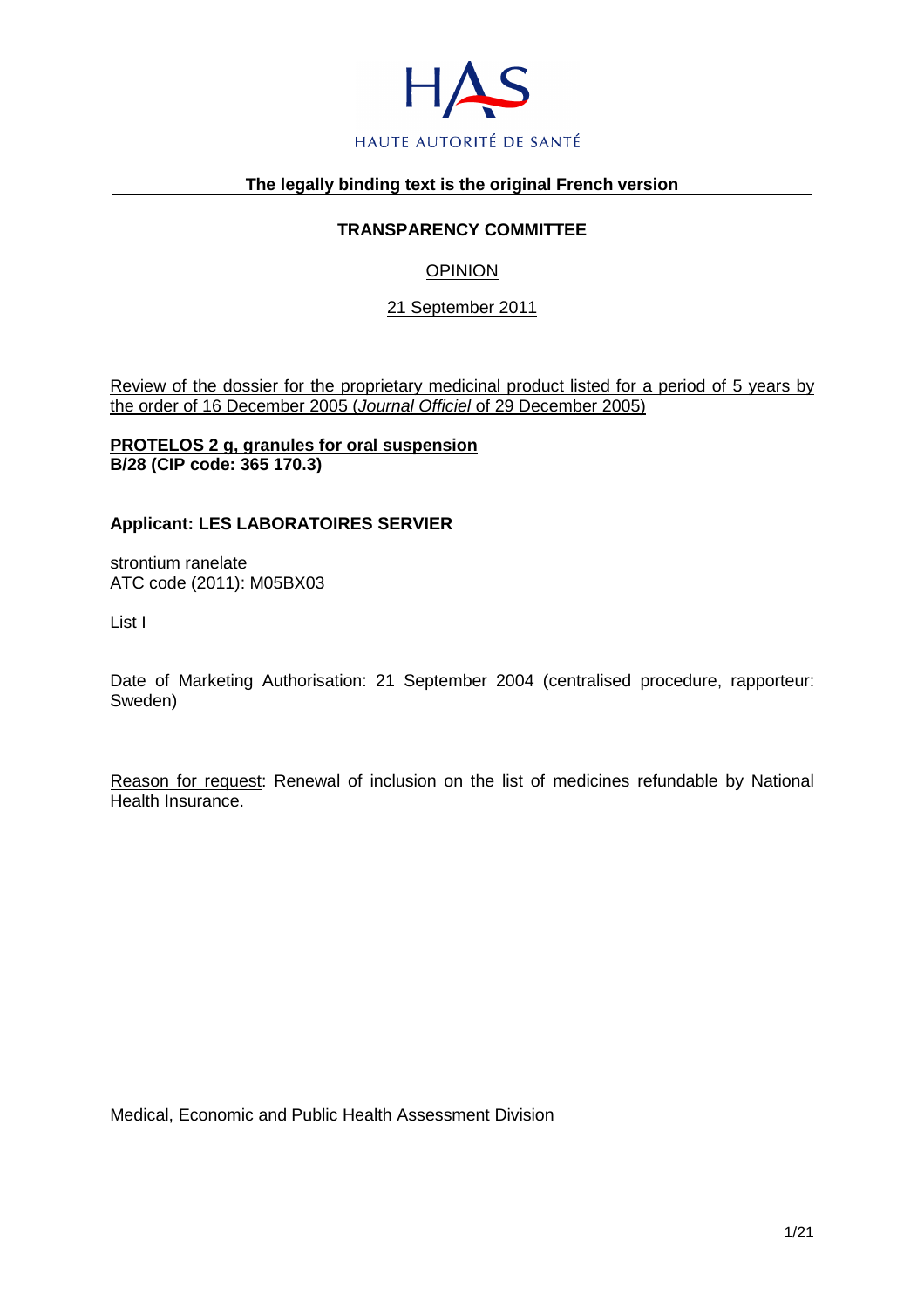## **1.1. Active ingredient**

strontium ranelate

## **1.2. Indications**

"Treatment of osteoporosis in postmenopausal women. PROTELOS reduces the risk of vertebral and hip fractures."

## **1.3. Dosage**

"The recommended dose is one 2 g sachet once daily by oral administration. Due to the nature of the treated disease, strontium ranelate is intended for long-term use.

The absorption of strontium ranelate is reduced by food, milk and derivative products and therefore, PROTELOS should be administered in-between meals. Given the slow absorption, PROTELOS should be taken at bedtime, preferably at least two hours after eating.

Patients treated with strontium ranelate should receive vitamin D and calcium supplements if dietary intake is inadequate.

## Elderly patients

The efficacy and safety of strontium ranelate have been established in a broad age range (up to 100 years at inclusion) of postmenopausal women with osteoporosis. No dose adjustment is required in relation to age.

#### Renal impairment

Strontium ranelate is not recommended for patients with severe renal impairment (creatinine clearance below 30 mL/min). No dose adjustment is required in patients with mild-tomoderate renal impairment (30-70 mL/min creatinine clearance).

#### Hepatic impairment

As strontium ranelate is not metabolised, no dose adjustment is required in patients with hepatic impairment.

#### Paediatric population

The safety and efficacy of PROTELOS in children aged below 18 years have not been established. No data are available.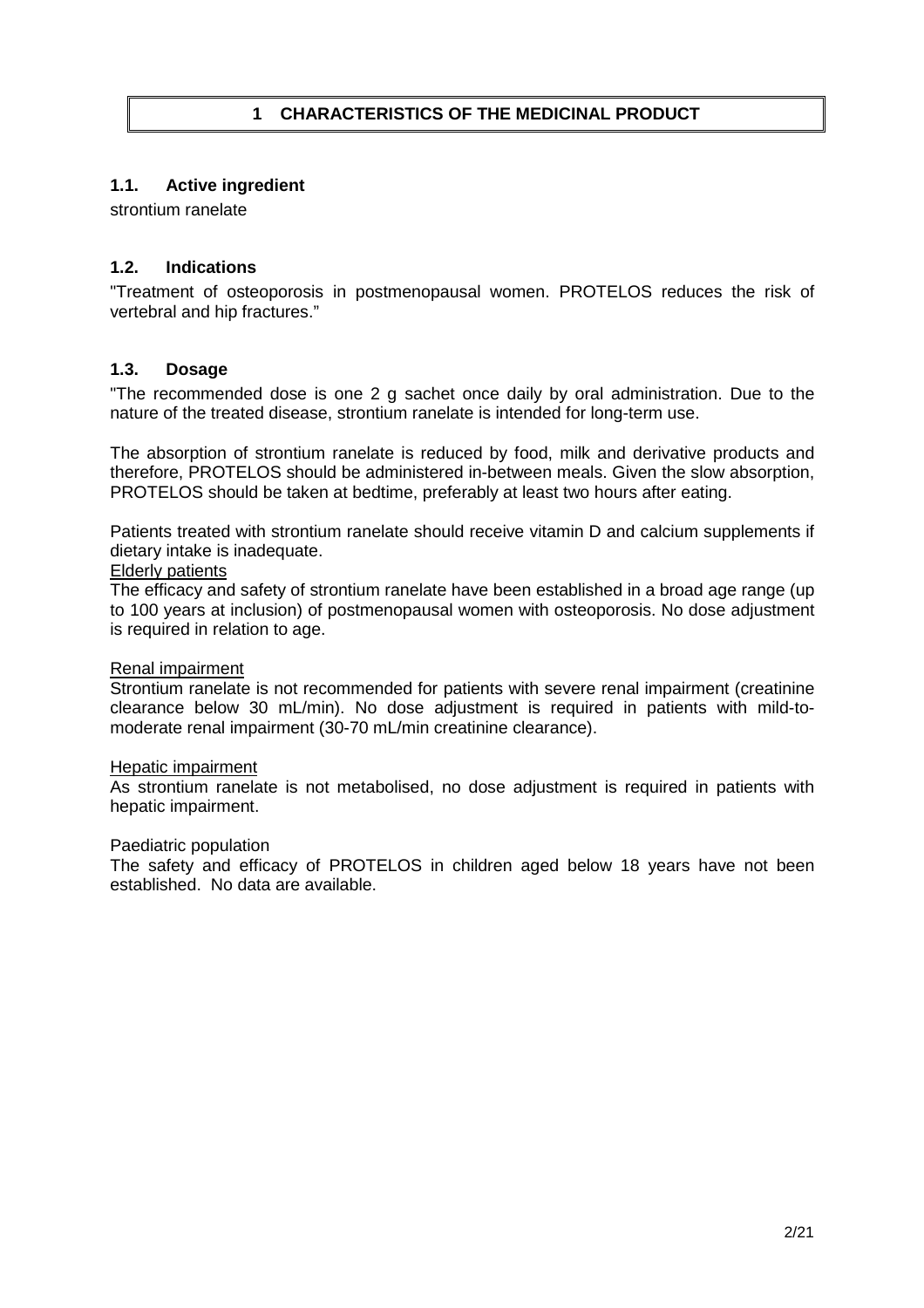# **2 SUMMARY OF THE COMMITTEE'S OPINIONS AND CONDITIONS OF INCLUSION**

Transparency Committee opinion of 2 March 2005 "The actual benefit contributed by PROTELOS is substantial.

Despite the absence of direct comparative trials, the Transparency Committee assessed the efficacy and tolerance of PROTELOS in comparison with medicines indicated in the treatment of postmenopausal osteoporosis.

- In the population of women aged under 80 years, trials carried out with PROTELOS have demonstrated efficacy against vertebral and nonvertebral fractures that was globally similar to that observed in the available trials with bisphosphonates (risedronate, alendronate). In terms of adverse effects, although PROTELOS seems to cause more venous thromboembolism, it seems to have fewer gastrointestinal and renal adverse effects. PROTELOS is an alternative to bisphosphonates, including in patients for whom bisphosphonates are not recommended or are contraindicated. It does not cause renal impairment. In conclusion, in this population, PROTELOS contributes a minor improvement in actual benefit (IAB IV) in the treatment of these patients. The Committee notes the novelty of the active ingredient and its method of action.
- In the population of female patients aged over 80 years, PROTELOS is the first medicine that has demonstrated benefit in terms of a reduction in vertebral and hip fractures. The adverse effects of venous thromboembolism and nervous system disorders might be more common in this population of elderly women. In this population, PROTELOS contributes a moderate improvement in actual benefit (IAB III) compared with the usual treatment for these patients (bisphosphonates)."

The Transparency Committee would like an observational study to be set up in female patients treated with PROTELOS, particularly those aged over 80 years. The aim of this study would be to assess the impact of long-term treatment with PROTELOS under actual conditions of use in terms of morbidity and in particular, frequency of occurrence of thromboembolism. The Committee would like the intermediate results of the study to be available within two years.

Transparency Committee opinion of 05 July 2006 (requested by UNCAM (the French association of national health insurance funds), redefinition of the reimbursement conditions for indications for medicines for osteoporosis)

Treatment of postmenopausal osteoporosis to reduce the risk of vertebral and hip fractures:

- in female patients who have had one fracture caused by bone fragility,
- in the absence of fractures, in women with substantially reduced bone density (T score < -3) or with a T score ≤ -2.5 combined with other risk factors for fracture, particularly age > 60 years, previous or current use of systemic corticosteroids at a daily dose of ≥ 7.5 mg/day prednisone equivalent, body mass index < 19 kg/m², history of femoral neck fracture in a first-degree relative (mother), early menopause (before the age of 40).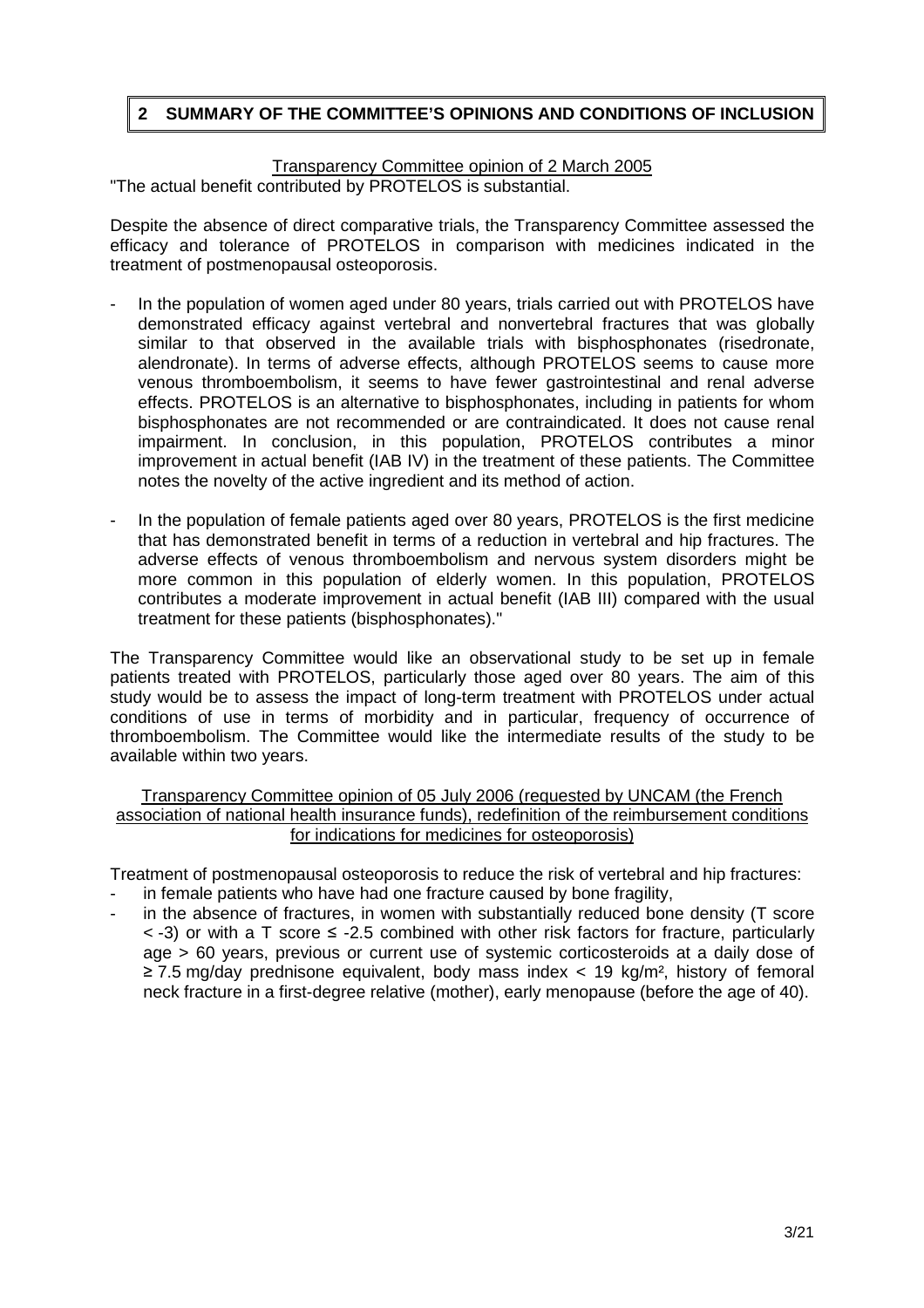# **3 SIMILAR MEDICINAL PRODUCTS**

# **3.1. ATC Classification (2011)**

M: Musculo-skeletal system M05: Drugs for the treatment of bone diseases M05B: Drugs affecting bone structure and mineralisation M05BX: Other drugs affecting bone structure and mineralisation M05BX03: Strontium ranelate

# **3.2. Medicines in the same therapeutic category**

There are no other medicines in the same therapeutic category.

# **3.3. Medicines with a similar therapeutic aim**

Medicines indicated in the treatment of postmenopausal osteoporosis which have demonstrated their efficacy in preventing vertebral and peripheral fractures, including femoral neck fractures

- $\triangleright$  the following bisphosphonates:
- ACLASTA 5 mg (zoledronic acid), IV infusion (once a year),
- ACTONEL (risedronic acids) 5 mg tablets (every day), 35 mg (every week), 75 mg (two consecutive days a month), ACTONELCOMBI (risedronate 35 mg + calcium 1000 mg + vitamin D 880 IU) tablets (every week),
- FOSAMAX (alendronic acid) 10 mg tablets (every day), 70 mg (every week) and the other proprietary medicinal products containing 10 mg and 70 mg of alendronic acid, FOSAVANCE and ADROVANCE (alendronate or combination of alendronate + vitamin D) tablets every week.

Medicines indicated for the treatment of postmenopausal osteoporosis but which have not demonstrated their efficacy in preventing femoral neck fractures

- DIDRONEL 400 mg tablets (etidronic acid), 1 tablet/14 days/3 months
- BONVIVA 150 mg/1 month tablets and 3 mg/3 months solution for injection

In December 2010 the AB for these medicines was judged to be insufficient.

- FORSTEO (teriparatide), subcutaneous injection every day, refundable for patients with severe osteoporosis (at least two vertebral fractures), efficacy demonstrated against peripheral fractures but not hip fractures.
- EVISTA and OPTRUMA (raloxifene), tablets (every day) efficacy against vertebral fractures only.

Calcium and vitamin D are generally given as adjuvant therapy.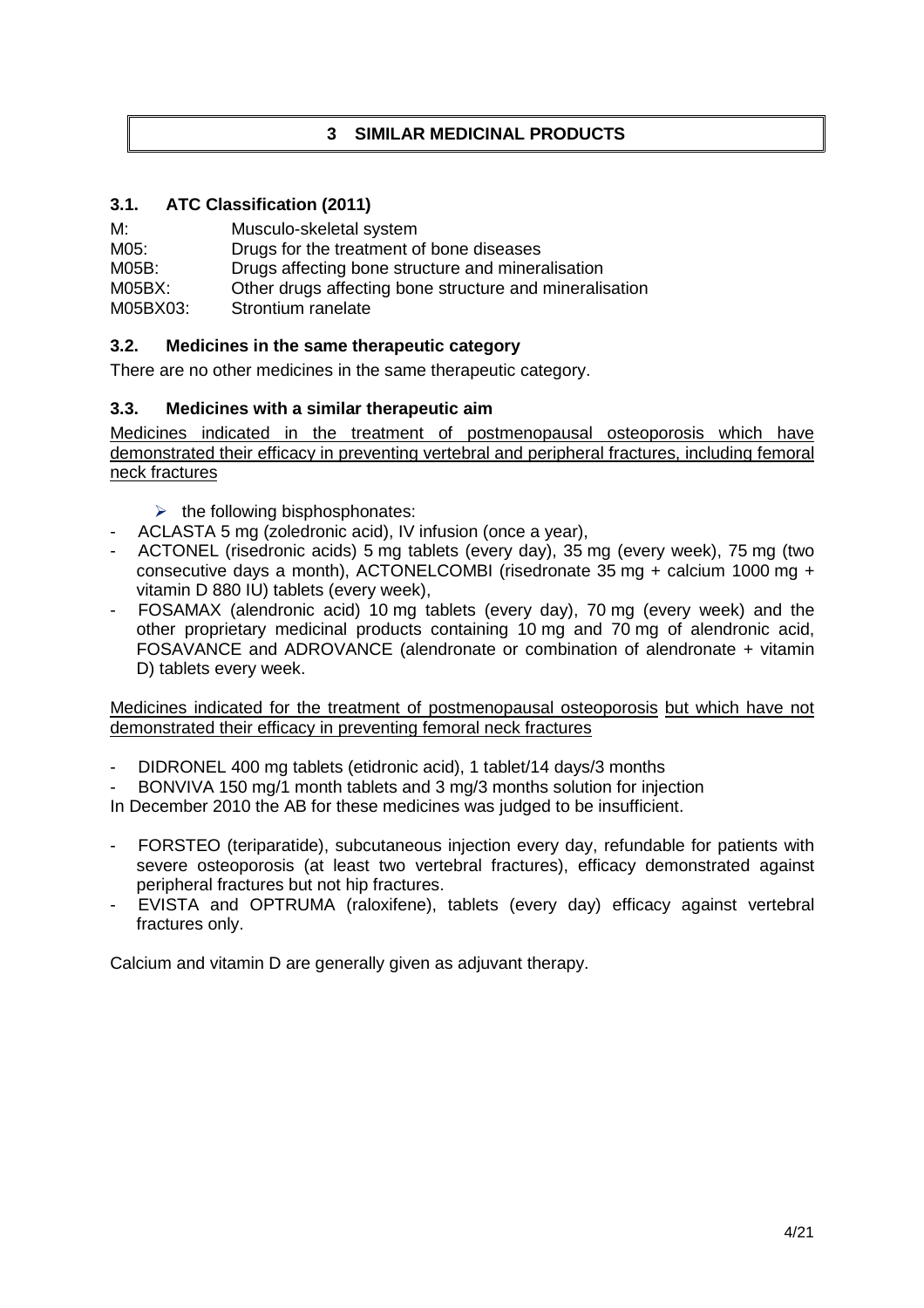## **4 FURTHER UPDATING OF DATA MADE AVAILABLE SINCE THE PREVIOUS OPINION**

## **4.1. Efficacy**

In the context of its request for renewal of inclusion of PROTELOS on the list of proprietary medicinal products refundable by National Health Insurance, the applicant Les Laboratoires Servier has claimed:

- a number of analyses of the two initial phase III trials SOTI and TROPOS which evaluated the efficacy of PROTELOS against fractures after three years<sup>1</sup> against placebo, notably:
	- five-year data, with the double-blind maintained (main analysis scheduled in the initial protocol),
	- data from an additional open extension phase for a three-year period carried out in patients who had been treated for five years in the SOTI and TROPOS trials (i.e. eight years' follow-up) and
	- five-year data from a combined analysis scheduled in the protocol for each of the SOTI and TROPOS trials in the subgroup of elderly patients aged over 80 years (subgroup not defined in the initial trial protocol).
- − results of the trial against alendronate 70 mg on bone quality and microarchitecture (Rizzoli 2010).

# **Data at 3-5 years<sup>2</sup> from the SOTI trial**

Design of the SOTI trial:

- − Controlled, randomised, double-blind trial to demonstrate the efficacy and tolerance of PROTELOS (n=828) compared with placebo (n=821), in women with postmenopausal osteoporosis with at least one vertebral fracture.
- − Inclusion criteria: women who had been postmenopausal for at least five years, with a lumbar T-score < -2.4 SD and at least one osteoporotic vertebral crush fracture.
- − Primary endpoint: number of patients with new vertebral fractures determined from annual radiological examination.
- PROTELOS (2 g/day) was given either once daily in the evening at bedtime (87% of patients), or twice a day (13%), at the patient's choice. All patients received calcium and/or vitamin D supplements at dosages determined for each individual according to any deficiency.

Mean age of patients was 69.7 years, lumbar T score was -3.6 and 87.5% of patients had a history of fracture at inclusion.

Three-year results: the reduction in absolute risk of vertebral fracture (determined by radiological examination) compared with placebo was 11.9%: incidence = 32.8% (222/723) under placebo versus 20.9% (139/719) under PROTELOS, p<0.001. The reduction in absolute risk of clinical vertebral fracture compared under placebo at three years was 6.1%: incidence = 17.4% (117/723) under placebo versus 11.3% (75/719) under PROTELOS, p<0.001.

## Five-year results from the SOTI trial:

Of the 1649 patients originally randomised in the SOTI trial to receive either strontium ranelate (n =828) or placebo (821), 1149 patients (69.7%) completed the trial at four years with the double-blind maintained. After four years these patients were included in an additional one-year extension phase during which patients previously treated with placebo

The protocols for the SOTI and TROPOS trials specified a total study period of five years, with a main analysis at three years. **2**

Meunier PJ, Roux C, Ortolani S, az-Curiel M, Compston J, Marquis P, et al. Effects of long-term strontium ranelate treatment on vertebral fracture risk in postmenopausal women with osteoporosis. Osteoporos Int 2009 ; 20:1663-1673.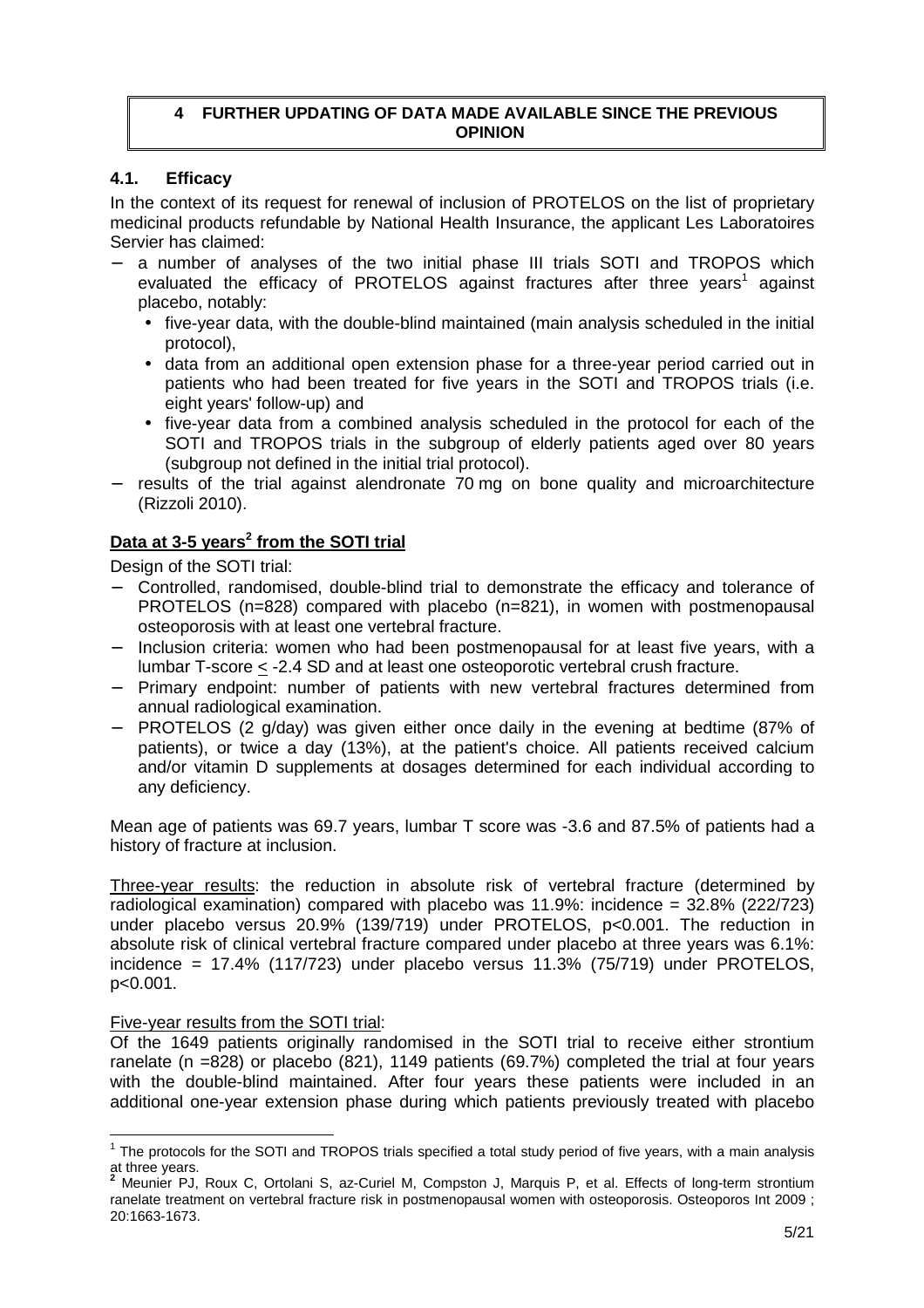received strontium ranelate (434) and those who had received strontium ranelate could either be treated with placebo (225) or could continue their treatment (221).

At four years, the absolute reduction in risk of radiological vertebral fractures compared with placebo was  $9.34\%$ , p<0.001; fracture incidence =  $27.02\%$  (173/719) under PROTELOS versus 36.36% (245/726) under placebo. The absolute reduction in risk of clinical vertebral fractures was 6.7%, p<0.001; fracture incidence =  $14.49\%$  (93/719) under PROTELOS versus 21.18% (139/726) under placebo (139/726).

Quality of life measured using the specific QUALIOST scale showed that the benefit of PROTELOS over placebo was maintained at four years.

The five-year efficacy data concerned an intermediate criterion, BMD (bone mineral density), so will not be described here.

## **Results of the TROPOS trial at 3 and 5 years<sup>3</sup>**

Design:

- − Randomised controlled double-blind trial conducted simultaneously and in the same centres as the SOTI trial, to demonstrate the efficacy and tolerance of PROTELOS (n=2554) compared with placebo (n=2537) in women with postmenopausal osteoporosis.
- − Inclusion criteria: postmenopausal women (> 5 years), with a lumbar T-score  $\leq$  -2.5, aged  $\geq$  74 years or aged  $\geq$  70 years with a risk factor.
- − Primary endpoint: number of patients with confirmed new nonvertebral fractures.
- − PROTELOS (2 g/day) was given either once daily in the evening at bedtime (90% of patients), or twice a day (10%), at the patient's choice. All patients received calcium and/or vitamin D supplements at dosages determined for each individual according to any deficiency.

Mean patient age was 76.8 years, mean femoral T-score was -3.1, and 54.8% of patients had had an osteoporotic fracture. At three years, PROTELOS was superior to placebo for reduction in incidence of new nonvertebral fractures; the reduction in absolute risk of nonvertebral fracture was 1.8% (p<0.04).

The efficacy data (prevention of hip fractures under PROTELOS after three years) were derived from an a posteriori analysis performed in a subgroup of patients at high risk of hip fracture as defined by femoral neck T-score < -2.4 SD (NHANES III classification) and age > 74 years (n=1 977, i.e. 39% of the population of the TROPOS trial). In this group of patients, mean age 83 years, after three years of treatment PROTELOS reduced the absolute risk of hip fracture by 2.1% compared with placebo, p=0.046.

### Five-year results for the TROPOS trial<sup>5</sup>:

2720 (55%) of the 4935 patients originally randomised completed five years of the study. The reduction in absolute risk of non vertebral fracture at five years was 2.3% compared with placebo, p<0.001: incidence of non vertebral fracture was 18.6% (312/2479) under PROTELOS compared with 20.9% (359/2456) under placebo.

In the subgroup of patients at high risk of hip fracture defined as a femoral neck T-score ≤ -2.4 SD (NHANES III classification) and age ≥ 74 years, an analysis carried out after five years including 571 patients treated with placebo and 557 treated with strontium ranelate showed that the absolute reduction in risk of hip fracture compared with placebo was 3% (p=0.036). Hip fracture incidence was 7.2% under PROTELOS and 10.2% under placebo at 5 years.

 3 Reginster JY et al. Effects of long-term strontium ranelate treatment on the risk of nonvertebral and vertebral fractures in postmenopausal osteoporosis: results of a 5-year, randomized, placebo-controlled trial. Arthritis Rheum 2008; 58: 1687-1695.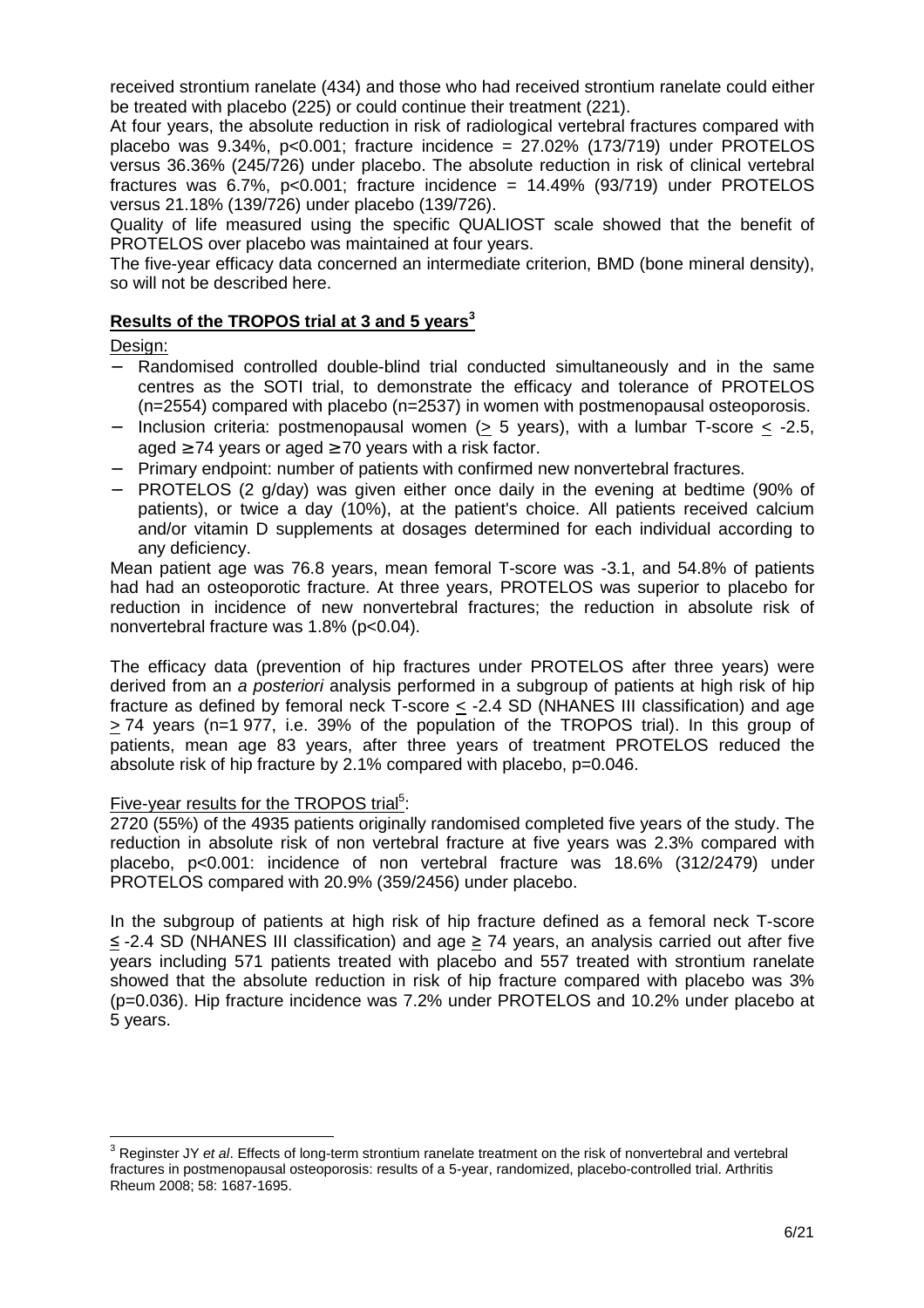### **Combined results of the three-year open extension of the TROPOS and SOTI trials (total treatment duration = 8 years)<sup>4</sup> .**

Eight hundred and seventy-nine (879) patients treated for five years with PROTELOS were included in this extension phase for a further three years (17% from the SOTI trial and 83% from the TROPOS trial). Cumulative incidence of vertebral fractures during these three additional years' follow-up was 13.7%, and for nonvertebral fractures, 12%.

## **Updating of efficacy data in the subgroup of patients aged over 80 years**

In the 2005 opinion on the listing of PROTELOS, the Transparency Committee took account of a combined analysis of the SOTI and TROPOS trials in the subgroup of patients aged 80-100 years (n=1556).

The protocol included a combined analysis of results from these two studies but the analysis of the "elderly patients" subgroup was not pre-specified in the protocol; there was no alpha risk adjustment.

Vertebral radiographs were available for 452 patients in the placebo group and 443 in the PROTELOS group, and data on nonvertebral fractures were available for 1488 patients (749 patients in the placebo group and 739 in the PROTELOS group). Patients had a lumbar Tscore of -2.7, and a femoral T-score of -3.3; mean age was 83.5 years; at inclusion 48.9% of patients had had a vertebral osteoporotic fracture and 36.1% had had a nonvertebral osteoporotic fracture.

In elderly patients aged over 80 years, PROTELOS reduced the absolute risk of new vertebral fractures at three years by 7.4% compared with placebo ( $p = 0.013$ ) and by 8.7% at five years (p=0.01). The absolute risk of new nonvertebral fractures in women treated with PROTELOS was reduced by 5.3% at three years compared with placebo (p=0.011) and by 4.2% at five years (p=0.018).

## Five-year results<sup>5</sup>:

l

A subgroup analysis based on the combined five-year results of the SOTI and TROPOS trials in elderly patients aged over 80 years (n = 1489) showed that PROTELOS reduced the risk of new vertebral and nonvertebral fractures compared with placebo. The absolute reduction in risk of vertebral fracture was 8.7% compared with placebo (p=0.01); fracture incidence was 26.6% (83/443) under PROTELOS versus 35.3% (118/453) under placebo. The absolute reduction in new nonvertebral fractures was 4.2%, p=0.018; fracture incidence was 24.7% (101/739) under PROTELOS versus 28.9% (135/750) under placebo.

#### **Comparative trial against alendronate<sup>6</sup>**

A randomised controlled double-blind two-year trial against alendronate (with a scheduled intermediate analysis at one year). A total of 88 female patients with postmenopausal osteoporosis, who had not received any anti-osteoporosis therapy for at least one year were included, 46 in the PROTELOS 2g/day group and 42 in the alendronate 70 mg/week group. The primary endpoint was change in parameters of bone microarchitecture (cortical thickness and trabecular volume) measured every six months by high resolution CT scan. Cortical thickness and trabecular volume increased from baseline in the patients treated with PROTELOS (+6.3% for cortical thickness,  $p = 0.004$  and +2.5% for trabecular volume,  $p =$ 0.04), which was not the case for patients treated with alendronate.

<sup>&</sup>lt;sup>4</sup> Reginster JY et al. Long-term treatment of postmenopausal osteoporosis with strontium ranelate: results at 8 years, Bone 2009; 45(6): 1059-1064.

 $5$ Seeman E et al. Five years treatment with strontium ranelate reduces vertebral and nonvertebral fractures and increases the number and quality of remaining life years in women over 80 years of age. Bone 2010; 46: 1038-1042. <sup>6</sup> Rizzoli R, Felsenberg D, Laroche M, Krieg M, Frieling I, Thomas T, et al. P107: Beneficial effects of strontium ranelate compared to alendronate on bone micro- structure - A 2-year study. Osteoporos Int 2010b; 21 (Suppl. 1): S28-S29.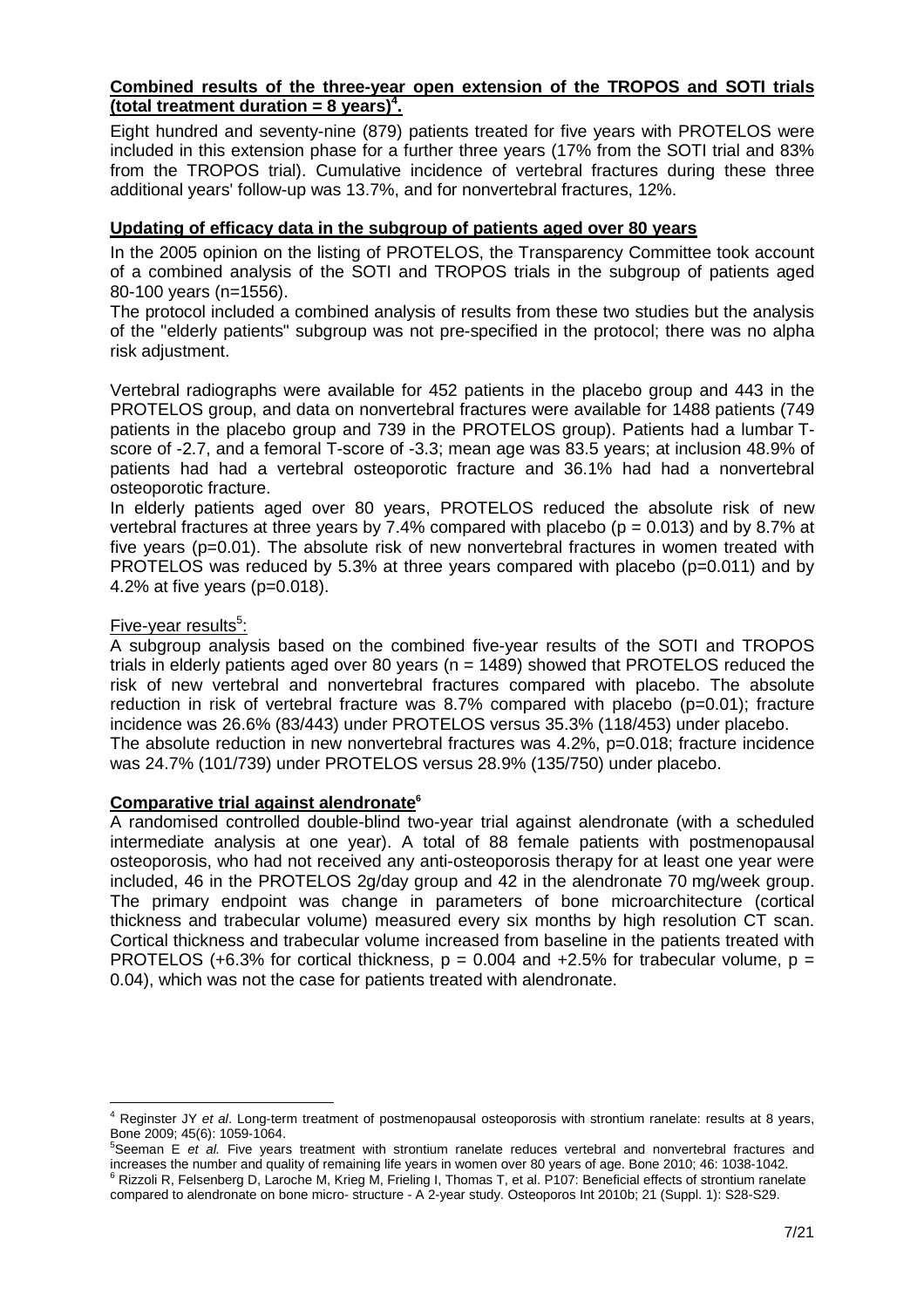# **4.2. Tolerance**

When PROTELOS 2 g/day was listed in 2005, the tolerance data available concerned 3352 female patients treated for up to 56 months with PROTELOS.

The most common adverse effects were nausea and diarrhoea, usually reported at the beginning of treatment with no marked difference between the two groups subsequently. The incidence of venous thromboembolism at three years was 9.2/1000 patient-years under PROTELOS versus 6.1/1000 patient-years with a relative risk of 1.42 (CI [1.02-1.98], p=0.036).

Nervous system disorders were reported, particularly disorders of consciousness, with a frequency of 2.5% under strontium ranelate and 2.0% under placebo, memory loss (2.4% under strontium ranelate vs. 1.9% under placebo) and convulsions (0.3% with strontium ranelate vs. 0.1% under placebo).

In view of the finding of a higher incidence of venous thromboembolism and nervous system disorders, a risk management plan (RMP) was produced and a post-listing study requested by the Transparency Committee was started.

The updating of the tolerance data for PROTELOS took the following into account:

- data from clinical trials,
- pharmacovigilance data,
- UK GPRD (General Practice Research Database) and DSRU (Drug Safety Research Unit) observational data,
- results of the post-listing study

#### Global tolerance:

Analysis of the five-year data from clinical trials including 3352 patients exposed to PROTELOS for up to 60 months (mean =  $1142 \pm 661$  days) did not reveal any adverse effects that were not identified in the SPC and not monitored under the risk management plan.

In the observational study requested by the Transparency Committee in a population of 11 853 patients, 16.4% of subjects reported an adverse event. The most common were gastrointestinal disorders (5.9%). Two hundred and eleven (211) patients (1.8%) had an adverse event that was fatal (cardiac, tumour, central nervous system disorders). The investigator considered that none of these deaths was related to treatment.

According to international pharmacovigilance data, between the end of 2004 and March 2010 the total number of patients exposed to PROTELOS was 1 717 411 patient-years, including 379 811 patient-years in France.

According to the French follow-up data, between January 2006 and 31 March 2009, 884 adverse effects were notified (36% skin, 17% gastrointestinal and 16% cardiovascular), i.e. an estimated incidence of 1/3583 treatment months. These adverse effects were serious in 23% of cases, including eight deaths. A causal relationship between these deaths and PROTELOS was not discussed.

#### Adverse events of particular interest:

## Venous thromboembolism (VTE)

A risk of VTE was identified in clinical trials at three years.

During five-year follow-up of the clinical trials, 89 patients reported VTE, 2.7% of them in the PROTELOS group compared with 1.9% in the placebo group, i.e. an incidence of 9.2 per 1000 patient-years under PROTELOS and 6 per 1000 patient-years under placebo (relative risk=  $1.4$  [1; 2], p = 0.031).

Between the end of 2004 and March 2010, 275 cases of VTE (pulmonary embolism in 37% of cases) had been reported worldwide, i.e. an estimated incidence of 0.16/1000 patientyears. Twenty percent (20%) of the patients had a history of VTE.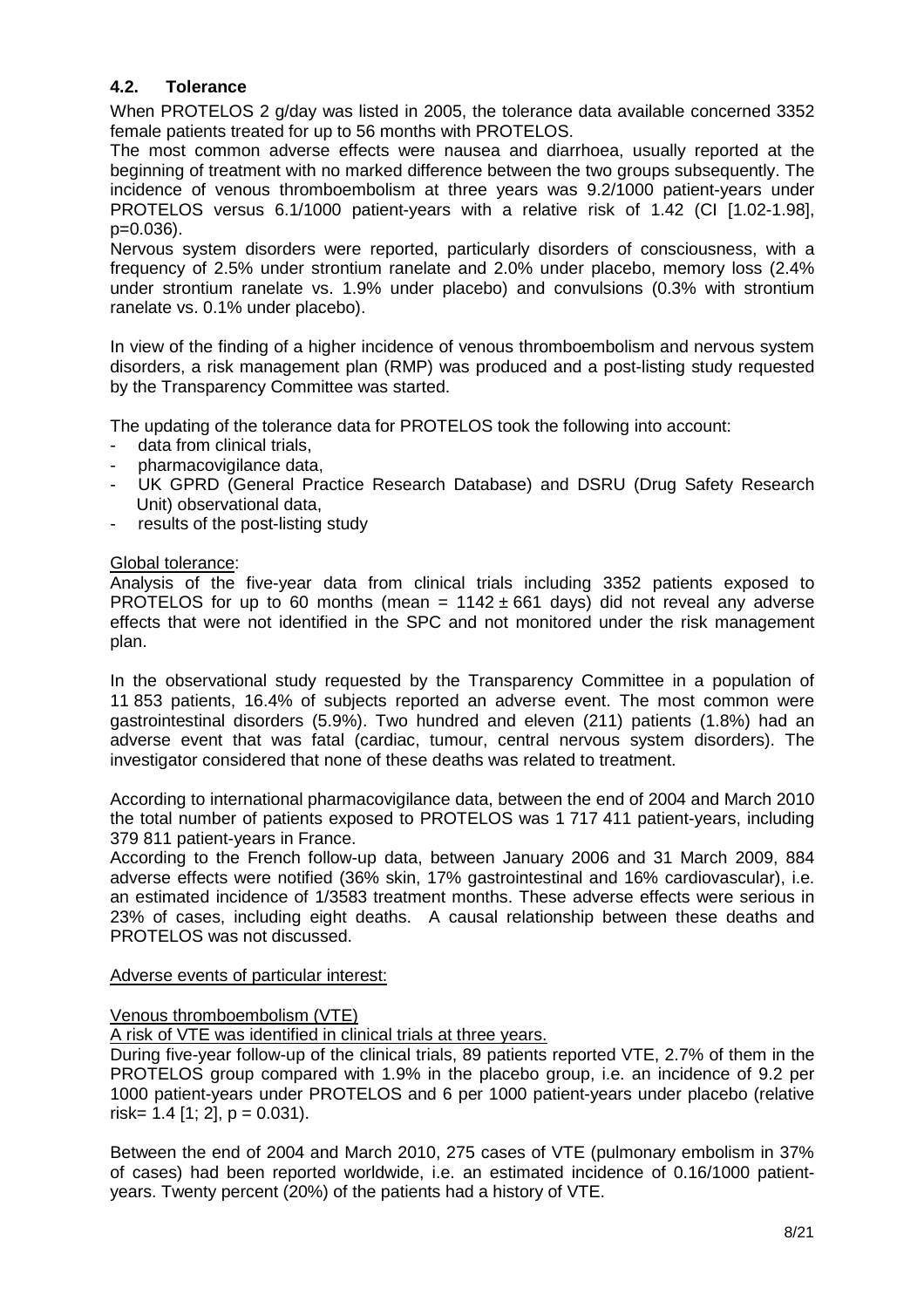The French pharmacovigilance monitoring carried out by the Tours pharmacovigilance centre after PROTELOS had been placed on market $^7$  contained reports of 93 venous thromboembolisms (39 pulmonary embolisms and 54 deep vein thromboses) between 21 January 2006 and 31 March 2009; median time to onset was 3 months. Cumulative incidence of VTE was 1/31 052 treatment months. At least a third of the patients had a risk factor for thrombosis (a proportion which was probably underestimated as a history was not routinely collected at the time of notification). The pathophysiological mechanism for the VTE was unknown (haemostasis parameters were unchanged before compared with after two months' treatment in 35 patients studied $^8$ ).

In the observational study requested by the Committee, 51 cases of VTE were reported in 44 patients (0.37%): deep vein thrombosis (33 patients, 0.28%), pulmonary embolism (16 patients, 0.14%) and retinal vein occlusion (2 patients, 0.02%). The global incidence of these events was 2.5 [1.8; 3.3] / 1 000 patient-years; incidence for patients aged 80 years or over was 3.4 [1.63; 6.26] / 1 000 patient-years, and for patients aged under 80 years it was 2.3 [1.58; 3.18] per 1 000 patient-years. Mean time to onset of these events was 371 days [22- 989 days]. The main potential risk factors found were history of VTE and/or thrombosis (10 patients) or prolonged immobilisation (11 patients).

In a retrospective observational study<sup>9</sup> using the UK General Practice Research Database, VTE frequency was higher in untreated osteoporotic women than in non-osteoporotic women (RR 1.75 [1.09-1.84]). After adjustment for age, BMI, use of corticosteroids and history of VTE, the difference remained significant between the two groups (RR =1.38 [1.03; 1.86].

The incidence of VTE between 02 December 2004 and 04 January 2009 was:

- for patients treated with PROTELOS, 8.3/ 1 000 patient-years;
- for patients treated with alendronate, 7.5/ 1 000 patient-years;
- for untreated patients, 6.2/1 000 patient-years.

## See Annex.

Another retrospective study<sup>10</sup> carried out using the UK General Practice Research Database (Drug Safety Research Unit - DSRU) between October 2004 and January 2008 followed a cohort of 10782 women, 91.3% of whom were treated with strontium ranelate and 2.6% of whom had a history of VTE. During the first year of treatment with strontium ranelate, 48 cases of VTE including pulmonary embolism were reported, i.e. an incidence of 6.24 per 1000 patient-years exposed. The results of this study showed that a history of VTE was a risk factor for VTE: the incidence of VTE was 11.63% in patients with a history of VTE and treated with strontium ranelate compared with 2.58% in patients without a history of VTE treated with PROTELOS.

Overall, the data from clinical trials, observational studies and pharmacovigilance monitoring confirm a risk of venous thromboembolism under PROTELOS. The cause of VTE remains unknown.

## Skin hypersensitivity reactions:

Since PROTELOS was placed on the market, the risk of DRESS (Drug Rash with Eosinophilia and Systemic Symptoms) has been added to the SPC (25 January 2008) following reports of 16 cases in Europe, two of which were fatal: "Cases of severe

 7 French national pharmacovigilance committee report. Report of meeting held on Tuesday 06 July 2010 <sup>8</sup> Halil M, et al. **Short-term hemostatic tolerance of strontium ranelate treatment in elderly women with** osteoporosis. Ann Pharmacother. 2007; 41: 41-5

Study report.

<sup>&</sup>lt;sup>10</sup> Osborne V et al. Incidence of venous thromboembolism in users of strontium ranelate: an analysis of data from a prescription-event monitoring study in England. Drug Saf 2010; 33: 579-591.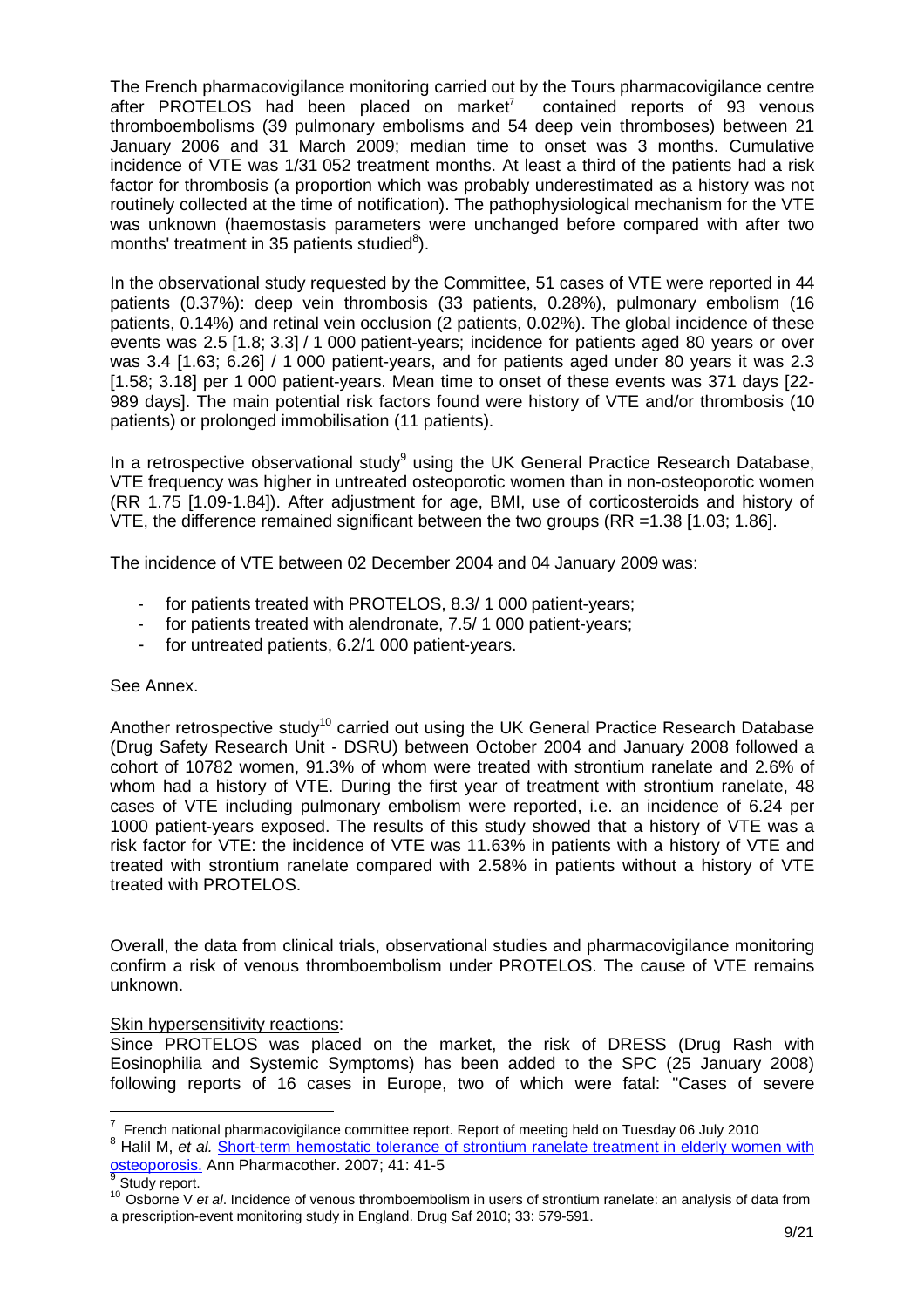hypersensitivity syndromes, including, in particular, drug rash with eosinophilia and systemic symptoms (DRESS), sometimes fatal, have been reported with the use of PROTELOS". A pharmacovigilance alert was set up and a letter was sent to prescribers in November 2007. The syndrome, which may be life-threatening, is characterised by skin rash, fever, hypereosinophilia, adenopathy and systemic symptoms, particularly hepatic, renal and pulmonary. Time to onset is 3-6 weeks. In most cases the outcome is favourable after withdrawal of PROTELOS and after initiation of corticosteroid therapy. Recovery may be slow and recurrences of the syndrome are possible after corticosteroids have been stopped. The mechanism of this syndrome is not known. The onset of DRESS is therefore not predictable and apart from warning patients to stop taking the medicine immediately if they have a skin rash with fever, it is difficult to reduce the risk.

According to international pharmacovigilance data for the period since PROTELOS was placed on the market, end of 2004 to March 2010, 32 cases (11 confirmed, 6 probable, and 15 possible) of DRESS possibly related to treatment with PROTELOS have been established by a committee of experts, i.e. a global incidence of 1 case per 53 669 patient-years.

In France, 14 cases of DRESS have been notified, 6 of which (including 1 death) are considered as confirmed, 2 as probable and 6 as possible.

### Central nervous system disorders

#### The risk of onset of central nervous system disorders was identified during clinical trials at three years.

The clinical data extended to five years showed that the frequency of disorders of consciousness was 2.6 % under PROTELOS compared with 2.1% under placebo; for memory loss, the figure was 2.5% under PROTELOS compared with 2.0% under placebo, and for convulsions, 0.4% under PROTELOS compared with 0.1% under placebo.

In the post-listing study, 39 patients experienced a nervous system disorder such as memory loss (25 patients, 0.21%), disorders of consciousness (11 patients, 0.09%) or epileptic seizure (4 patients, 0.03%).

According to international pharmacovigilance data, over a 66-month period, 31 cases of disorders of consciousness were reported (incidence = 0.02 per 1000 patient-years), 105 cases of memory loss (incidence  $= 0.06$  per 1000 patient-years) and 24 cases of convulsions (incidence = 0.01 per 1000 patient-years of treatment).

During the same period (between 21 January 2006 and 21 March 2010), 49 cases were reported in France:

- Memory problems: 36 cases, including 6 serious)
- Disorder of consciousness: 7 cases, including 4 serious)
- Convulsions: 6 cases

## Other serious adverse effects:

Between January 2006 and 31 March 2009, five cases of liver disorder and two of pancreatitis were reported in France.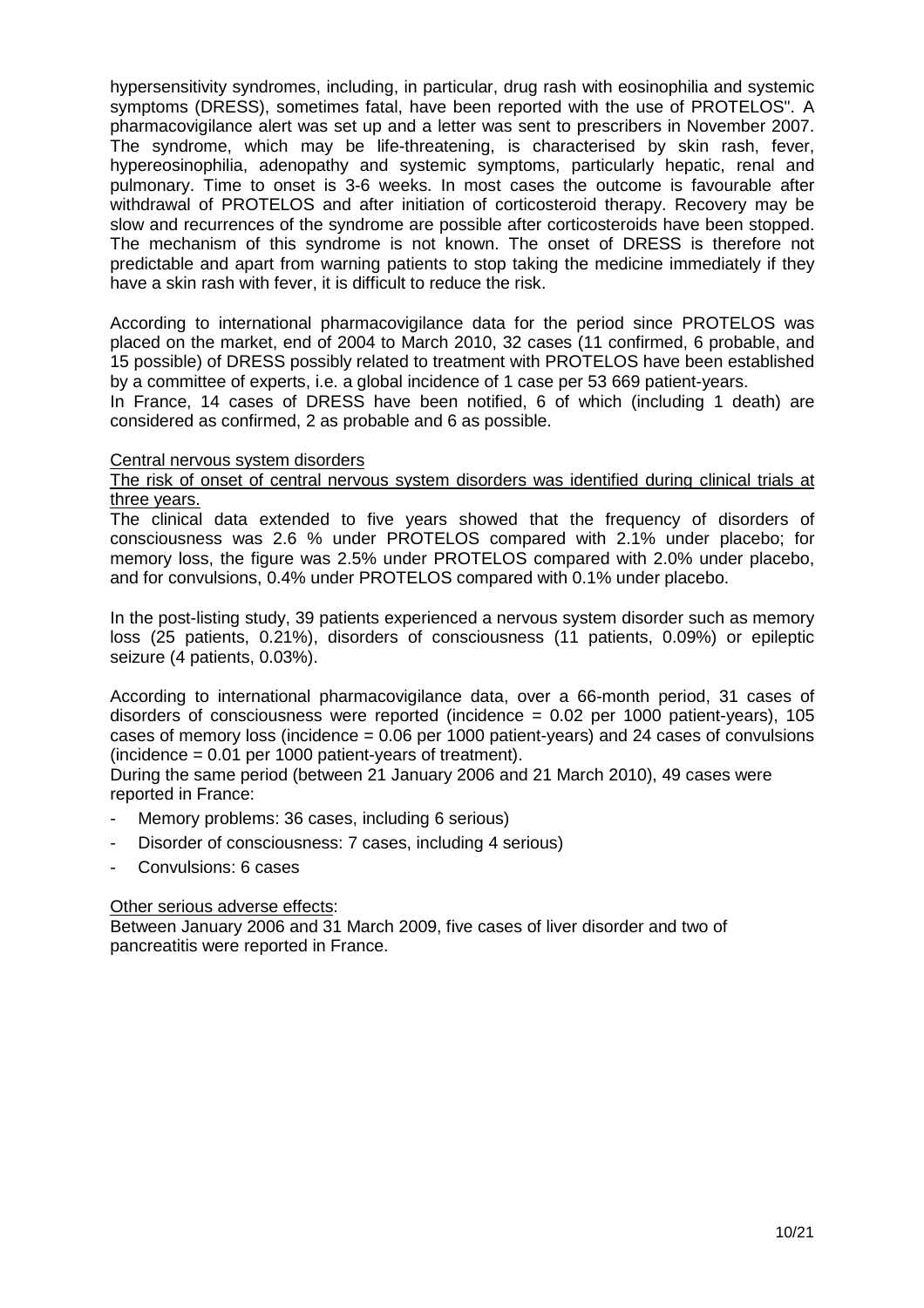# **4.3. Conclusion**

Data available since the inclusion of PROTELOS on the list of reimbursable proprietary medicinal products (2005) in the treatment of postmenopausal osteoporosis confirm the efficacy of the medicine against fractures:

- the absolute reduction in risk of vertebral fracture at 4 years compared with placebo was 9.34%, p<0.001 (versus 11.9% at 3 years);
- the absolute reduction in risk of nonvertebral fracture was  $2.3\%$  at 5 years,  $p<0.001$ (versus 1.8% at 3 years).

The only new study added to the dossier was a comparative study against alendronate, but it is not relevant as fracture incidence was not measured. No studies were provided comparing the efficacy of PROTELOS with that of other anti-osteoporosis medicines in terms of fracture prevention.

Overall, these data provide five years' follow-up in terms of duration of treatment with PROTELOS with evidence of an action against fractures compared with placebo and up to eight years' follow-up of treated patients.

The tolerance data derived from clinical trials extended to five years, pharmacoepidemiological studies and pharmacovigilance data have confirmed a risk of venous thromboembolism, including pulmonary embolism, and central nervous system disorders such as disorders of consciousness, memory loss and convulsions. Serious and unpredictable hypersensitivity reactions such as DRESS (Drug Rash with Eosinophilia and Systemic Symptoms) which had not been identified in clinical trials were notified during pharmacovigilance monitoring.

# **5 DATA ON THE USE OF THE MEDICINAL PRODUCT**

## **5.1. Post-listing study requested by the Transparency Committee (intermediate results) - Analysis by ISPEP (the HAS working group on public health benefit and post-listing studies)**

A post-listing study for the proprietary medicinal product PROTELOS was requested by the Transparency Committee (opinion of 02 March 2005 and the Committee for Pricing and Reimbursement of Healthcare Products (CEPS) amendment of 13 December 2005). The study was to measure the impact of long-term treatment with PROTELOS under real-life conditions of use, particularly in women aged over 80 years, in terms of morbidity and in particular the frequency of occurrence of thromboembolism. The Committee wanted the intermediate results of the study to be available within two years.

To satisfy this request, the applicant set up a multicentre study, in seven European countries, with three-year follow-up of female patients treated with PROTELOS.

The report presented gives intermediate data as at 08 January 2010. On that date, a registry was established of 32 890 patients seeing their doctor for postmenopausal osteoporosis (retrospective data) and 13 070 patients treated with PROTELOS were included in a prospective follow-up cohort for three years. Patients were to continue to be monitored until February 2011.

The countries which recruited the largest number of patients were Germany (35.7% of inclusions in the cohort), Spain (25.7%), France (16.8%) and Italy (16.2%).

Nearly half of these patients were monitored for one - two years (mean duration was 20.6 months after the initial consultation and mean treatment duration was 17.1 months).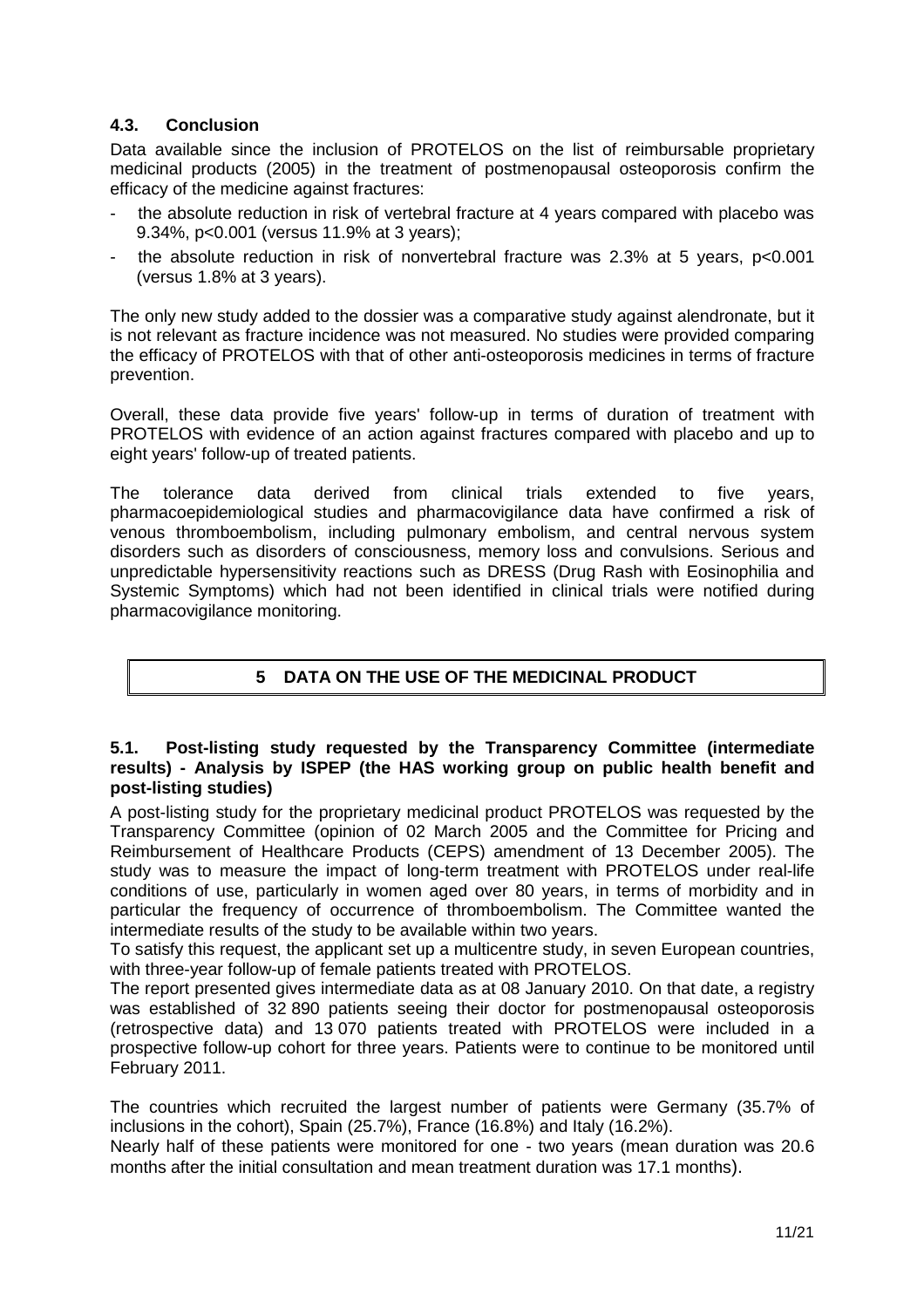The mean age of patients in the cohort was 69 years (16.3% were aged 80 years or over), with a mean BMI of 25.6 (+/-4.3) kg/m2 and mean age at menopause of 48 years. The representativeness of patients in the cohort was acceptable.

Of these patients, 64.1% had at least one risk factor for osteoporosis and fractures, and 45.3% had already had an osteoporotic fracture (30.1% vertebral fracture, 22.2% nonvertebral fracture).

The risk factors found in the study were: family history of osteoporosis, corticosteroid therapy for > 3 months, smoking> 10 cigarettes /day, alcohol > 2 units/day, low BMI < 20, early menopause < 40 years, history of primary or secondary amenorrhoea, inadequate calcium intake < 80 mg/day, frequent falls, visual disorders, use of sleeping pills, lack of physical exercise < 30 min/day, residence in a nursing home, prolonged immobilisation > 3 months. The definition used in this study for risk factors was broader than that used in the context of reimbursement of the medicine<sup>11</sup>.

More than half the patients (58.9%) were given calcium and/or vitamin D supplements.

Densitometry data were available for 37.5% of patients for lumbar score (median T score  $= 2.6 + (-0.86 SD)$  and for 35.3% for femoral score (median T score = -2.1 + $(-0.86 SD)$ .

For the current duration of follow-up, 662 of the 11 853 patients who had had a follow-up visit since the initial visit (5.6%) had a new fracture: 206 (1.7%) vertebral fracture, 301 (2.5%) nonvertebral fracture and fracture location not given for 155 women (1.3%).

As at 08 January 2010, 27.9% of the patient follow-up cohort had stopped treatment with PROTELOS. Mean treatment duration between inclusion and discontinuation was 9 months (median 7 months). The main reasons for discontinuing PROTELOS therapy were patients being tired of the treatment (7.5%), adverse events (7.3%) and patient's request (5.3%). At 12 months after the inclusion visit, 78% of patients were still taking their treatment; at 24 months, this figure was 69%.

Tolerance data were described in section 4.2.

Concerning data on the use of PROTELOS, particularly in France, the data submitted were not sufficient for an accurate assessment of compliance with the conditions for reimbursement as defined by the Transparency Committee, particularly because results for bone mineral density (BMD) were available at inclusion for fewer than 40% of patients, and because a much broader definition of risk factors was used in this study than was used for reimbursement. These intermediate results should be confirmed by full follow-up of the cohort.

## **5.2. Thales data**

l

According to the Thales database, 390 000 patients in France were treated with PROTELOS between January 2006 and March 2010. General practitioners were responsible for 96% of prescriptions. Female patients aged 80 years and over accounted for 25% of patients treated with PROTELOS, and 67.5% of patients treated had a history of fracture.

 $11$  The conditions for reimbursement were defined by the Transparency Committee in its opinion of 05 July 2006, "Treatment of postmenopausal osteoporosis to reduce the risk of vertebral and hip fractures [in French]":

in female patients who have had one fracture caused by bone fragility,

in the absence of fractures, in women with substantially reduced bone density (T score  $\lt$  -3) or with a T score ≤ -2.5 combined with other risk factors for fracture, particularly age > 60 years, previous or current use of systemic corticosteroids at a daily dose of ≥ 7.5 mg/day prednisone equivalent, body mass index < 19 kg/m<sup>2</sup>, history of fracture of the end of the femoral neck in a first-degree relative (mother), early menopause (before the age of 40).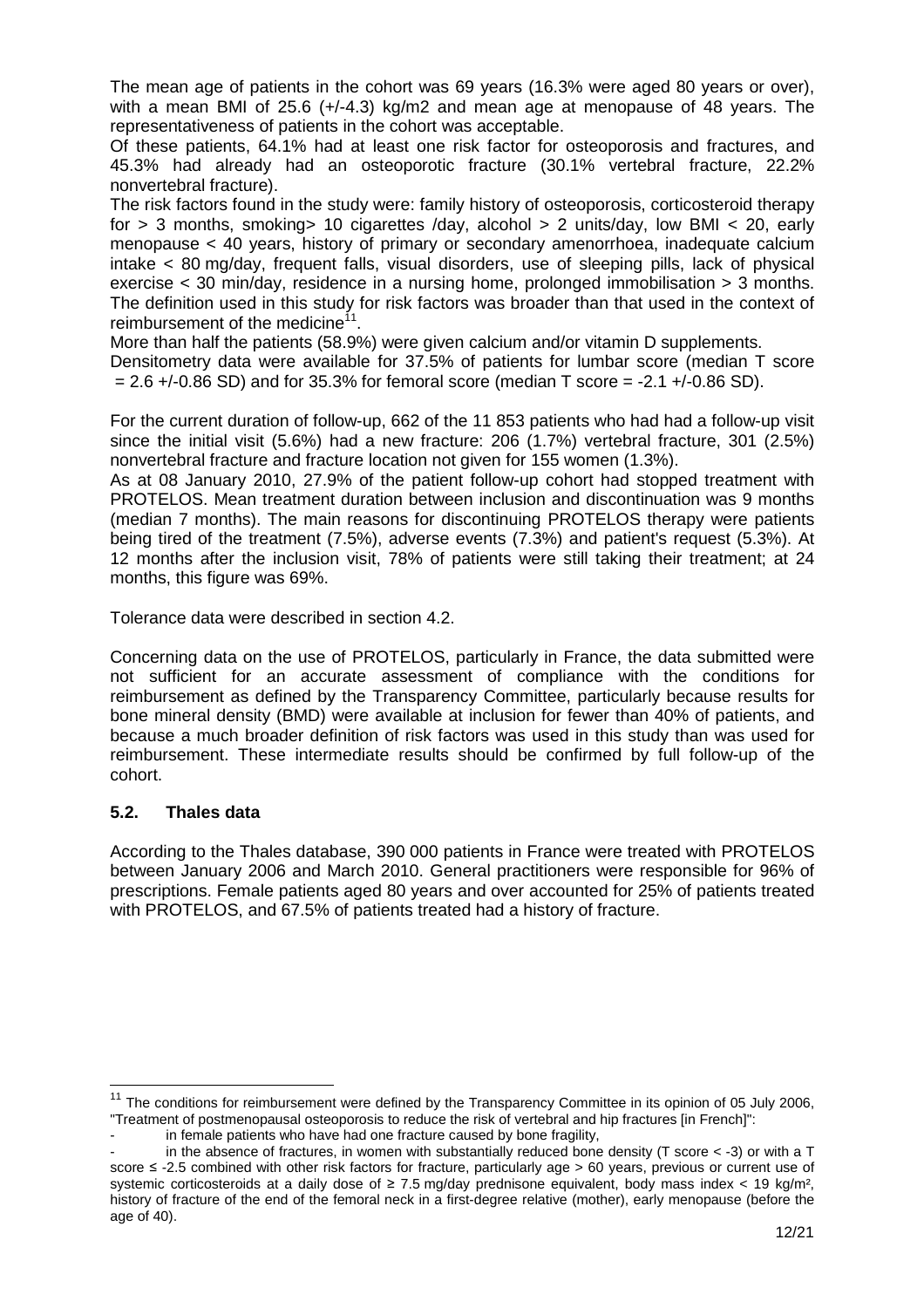## **6 TRANSPARENCY COMMITTEE CONCLUSIONS**

## **6.1. Re-assessment of actual benefit**

The seriousness of postmenopausal osteoporosis lies in the risk of fracture. In particular, fractures of the femoral neck can be life-threatening.

PROTELOS is a preventive medicine against osteoporotic fractures. Its efficacy has been demonstrated in terms of reduction in risk of vertebral and hip fractures.

However, in view of the confirmation of the risk of venous thromboembolism including pulmonary embolism, and the demonstration of a serious hypersensitivity DRESS-like syndrome, the efficacy/adverse effects ratio of this proprietary medicinal product is average.

### Public Health Benefit:

Postmenopausal osteoporosis is a common disease with serious consequences, which makes it a substantial burden on public health.

The treatment requirement is only partially covered by existing therapies. In addition, as the adverse effects caused by these therapies, their contraindications and the precautions for use (gastrointestinal system, renal failure) are non-negligible, it was useful to have access to a further alternative.

In view of the data available (results of the post-listing study and four- and five-year results of the SOTI and TROPOS trials, in particular) and in spite of the absence of direct comparative data that would make it possible to situate PROTELOS in relation to the other treatments available, the actual impact of PROTELOS on fracture reduction is low.

In addition, the impact of PROTELOS on morbidity and mortality is difficult to quantify in view of the pharmacovigilance data collected since PROTELOS was placed on the market (DRESS, thromboembolism particularly in at-risk patients).

In addition, PROTELOS does not have any impact on quality of life or the healthcare system.

It is clear that these results observed in trials may be transposed to actual conditions of use in the medium term, particularly because of the acceptable level of maintenance treatment.

Consequently, in the current state of knowledge and taking account of the other treatments currently available, PROTELOS does not contribute any public health benefit.

This proprietary medicinal product is a second-line medicine, in patients with a contraindication to or adverse effects with bisphosphonates.

There are alternative therapies.

In view of its concerns related to the risk of onset of DRESS and venous thromboembolism, the Transparency Committee considers that the actual benefit of PROTELOS is moderate in a population restricted to:

- patients with a contraindication to or adverse effects with bisphosphonates,
- patients with no risk factors for venous thromboembolism, including a history of venous thromboembolism, aged over 80 years, prolonged immobilisation, etc.

### **6.2. Re-assessment of the improvement in actual benefit (IAB)**

Like the bisphosphonates (alendronate, risedronate, zoledronate), PROTELOS has demonstrated its efficacy in preventing vertebral and nonvertebral fractures, including femoral neck fractures. However, the tolerance data show a risk of venous thromboembolism and a risk of serious hypersensitivity syndrome (DRESS), the onset of which is unpredictable. In view of these factors and in view of the alternative forms of treatment available, it seems inappropriate to maintain an improvement in actual benefit for this medicine. Consequently, the Transparency Committee considers that PROTELOS does not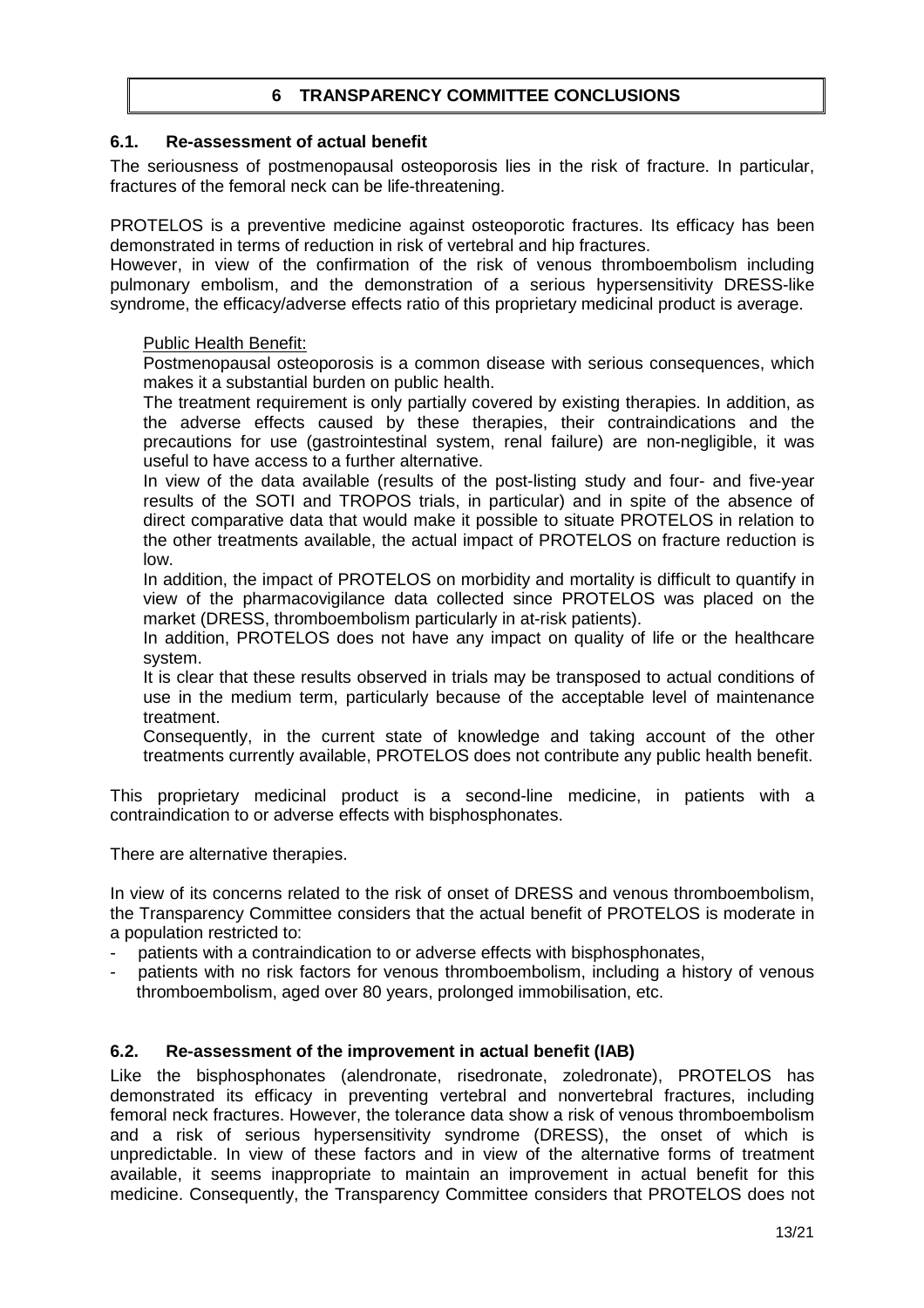provide any improvement in actual benefit (V) to the treatment strategy for postmenopausal osteoporosis.

## **6.3. Therapeutic use**

Osteoporosis is defined as a T-score ≤-2.5 in the absence of any other cause of demineralising or weakening bone disease. The aim of treating osteoporosis is to prevent fractures.

Any calcium or vitamin D deficiency should be identified and treated before any antiosteoporosis therapy is started. If necessary, calcium and vitamin supplements should be continued during anti-osteoporosis therapy.

According to the AFSSAPS (French Healthcare Product Safety Agency) guidelines published in January 2006, treatment is routinely recommended in patients with osteoporosis complicated by fracture. In the absence of fracture in postmenopausal women, the indication for treatment should be discussed on an individual basis, in relation to the individual fracture risk. This risk is assessed on the basis of T-score value and the presence of any other risk factors for fracture. Treatment should therefore be considered in women with:

- a substantial reduction in bone density (T score  $<$  -3) or
- T score  $\leq$  -2.5 combined with other risk factors for fracture, particularly age > 60 years, previous or current systemic corticosteroid therapy at a dose of ≥ 7.5 mg/day prednisone equivalent, body mass index < 19 kg/m², history of femoral neck fracture in a first degree relative (mother), early menopause (before the age of 40 years).

In the absence of direct comparison between the various anti-osteoporosis medicines (bisphosphonates, raloxifene, teriparatide and strontium ranelate), treatment should be chosen according to risk factors for vertebral and/or nonvertebral fracture, age, the number and location of fractures, and the patient's general health and any contraindications to any of the medicines.

The onset of fracture after the first year of treatment, despite satisfactory compliance, should lead to treatment being reassessed. Another medicine could be proposed, including one from the same pharmacological category.

#### Place of PROTELOS

Strontium ranelate (PROTELOS) has demonstrated its efficacy in terms of reducing the risk of vertebral and nonvertebral fractures, including femoral neck fractures. According to the data available, there is five years' experience in terms of duration of PROTELOS therapy with evidence of an anti-fracture effect compared with placebo and a maximum duration of follow-up for treated patients of eight years. PROTELOS is a useful alternative in patients with a contraindication to bisphosphonates (impaired renal function) or adverse effects with these medicines.

It should not be used in patients at increased risk of venous thromboembolism, notably in women with a history of venous thromboembolism.

In the event of onset of DRESS, patients should be informed of the need to discontinue PROTELOS immediately and definitively, and to see a doctor as soon as possible. Patients who have discontinued treatment because of onset of a hypersensitivity reaction should not start taking that medicine again.

## **6.4. Target population**

The target population for PROTELOS is women with postmenopausal osteoporosis who have contraindications to or adverse effects with bisphosphonates, or who have no risk factor for thromboembolism (history of venous thromboembolism or other risk factors, including age over 80 years, prolonged immobilisation).

The population can be estimated from the following data: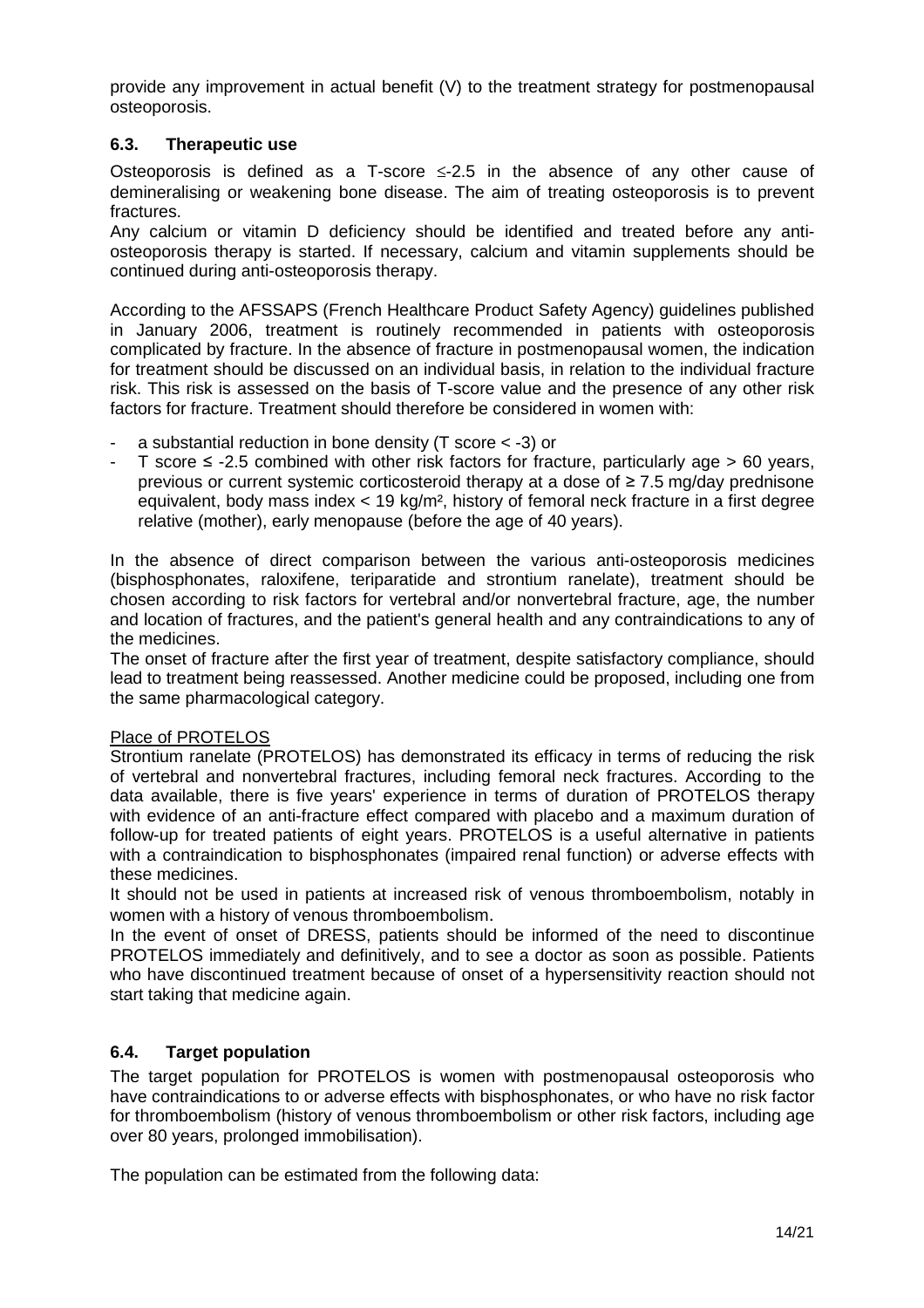- Around 25% of women aged 65 and 50% of women aged 80 are thought to have osteoporosis (GTNDO, 2003).
- According to INSEE (the French National Institute for Statistics and Economic Studies) (www.insee.fr), on 1st January 2005 there were 11.5 million women aged over 50 in France, 6 million over 65, and 1.9 million over 80.

According to these data, the estimated population with postmenopausal osteoporosis is around 3 to 3.3 million women, including around 930 000 aged over 80.

Only some of this population is eligible for treatment with PROTELOS, but in the absence of accurate epidemiological data, it is not possible to estimate this population.

## **6.5. Transparency Committee recommendations**

The Transparency Committee recommends continued inclusion on the list of medicines refundable by National Health Insurance.

### 6.5.1. Indications refundable

Treatment of osteoporosis in postmenopausal women to reduce the risk of vertebral and hip fractures in patients at high risk of fracture:

- who have a contraindication to or intolerance to bisphosphonates
- who have no history of venous thromboembolism or other risk factors for venous thromboembolism, notably age over 80 years.

Patients considered at high risk of fracture are:

- female patients who have had one fracture caused by bone fragility,
- in the absence of fractures, women with substantially reduced bone density (T score  $\langle$  -3) or with a T score  $\leq$  -2.5 combined with other risk factors for fracture, particularly age > 60 years, previous or current use of systemic corticosteroids at a daily dosage of  $\geq 7.5$  mg/day prednisone equivalent, body mass index < 19 kg/m<sup>2</sup>, history of femoral neck fracture in a first-degree relative (mother), early menopause (before the age of 40).
- 6.5.2. Packaging: Appropriate for the prescription conditions
- 6.5.3. Reimbursement rate: 30%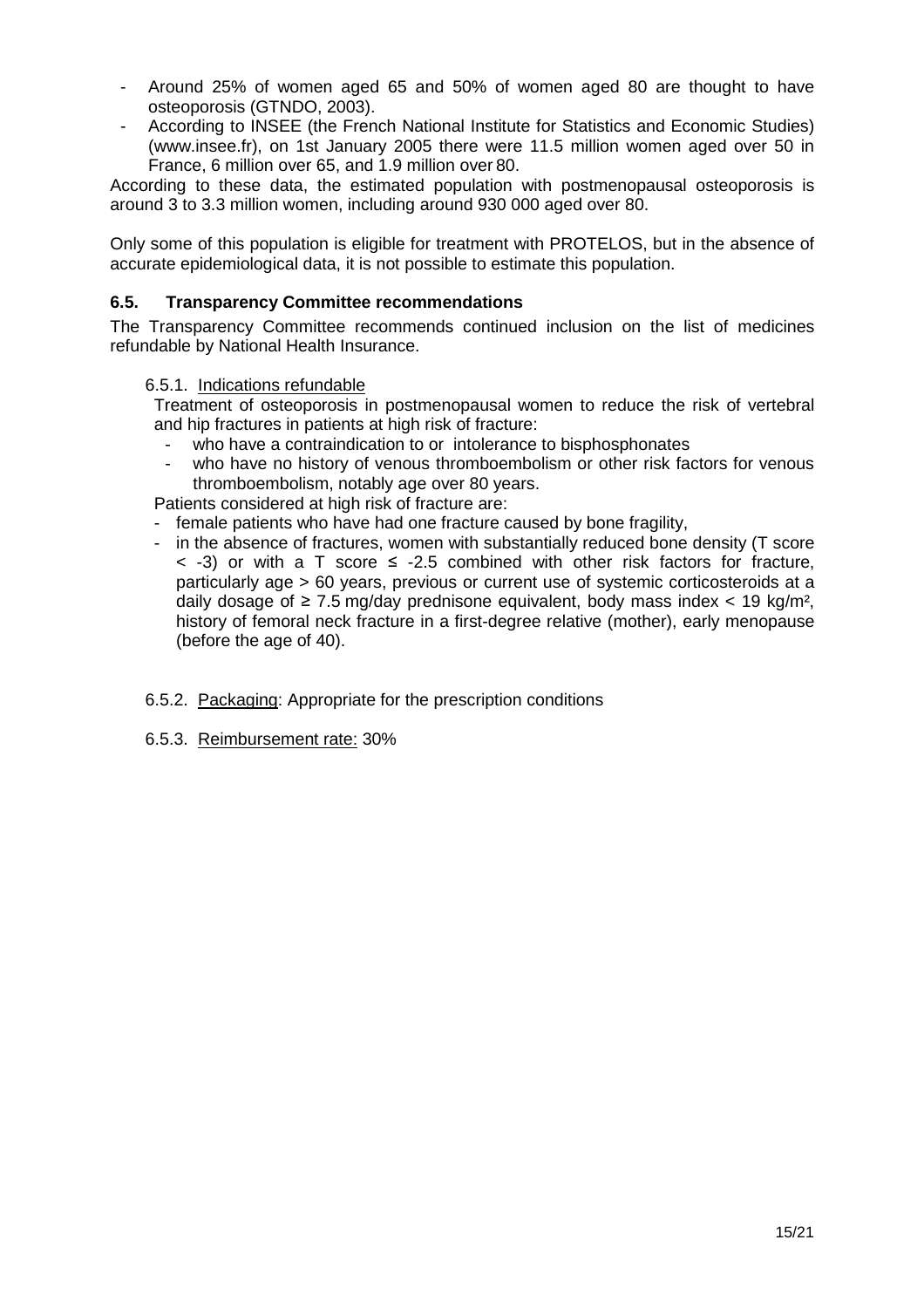#### **OPINION OF THE ISPEP WORKING GROUP ON THE INTERMEDIATE RESULTS (June 2010) OF THE PROTELOS POST-LISTING STUDY**

**PROTOCOL:** Observational study CLE-12911-021 **VERSION:** Intermediate report, June 2010 **PROPRIETARY MEDICINAL PRODUCT:** PROTELOS APPLICANT: **SERVIER DATE OF OPINION:** 25 November 2010

#### **I. SUMMARY OF THE REQUEST**

The request by the Transparency Committee for the study was included in the opinion of 02 March 2005 and repeated in the Pricing and Reimbursement of Healthcare Products (CEPS) amendment of 13 December 2005. The wording was:

**"**The Transparency Committee would like an observational study to be set up in female patients treated with PROTELOS, particularly those aged over 80 years. The aim of the study would be to assess the impact of long-term treatment with PROTELOS under actual conditions of use, in terms of morbidity and in particular, frequency of occurrence of thromboembolism. The Committee would like the intermediate results of the study to be available within two years."

To satisfy this request, the applicant set up a multicentre study, in seven European countries, with three-year follow-up of female patients treated with PROTELOS.

The report submitted gives intermediate data as at 08 January 2010. On this date, a registry was established of 32 890 female patients seeing their doctor for postmenopausal osteoporosis, containing retrospective data. A prospective cohort of 13 070 patients treated with PROTELOS was formed for a three year follow-up period. Tolerance data were analysed in 11 853 patients (91% of the patients in the cohort) for whom follow-up data were available in January 2010.

Patients were to continue to be monitored until February 2011.

#### **II.COMMENTS ON THE DESIGN**

The protocol on the study was approved in September 2006. The preliminary results after two years were examined by the ISPEP group in September 2008.

The representativeness of cohort patients was studied in comparison with patients included in a registry established as part of the study. Details of patient characteristics were compared in different populations (patients in the registry, patients in the registry not included in the cohort, patients in the registry included in the cohort, patients in the registry treated with PROTELOS and included in the three-year follow-up period, and finally, patients in the PROTELOS cohort with at least one follow-up visit and/or at least one adverse effect reported since the initial consultation).

Data from patients in the follow-up cohort were similar in terms of age, BMI and age at menopause to those of the cohort without follow-up and the characteristics of patients in the cohort were similar to those in the registry.

Overall, the representativeness of patients in the cohort was acceptable.

The risk factors included in the study were: family history of osteoporosis, corticosteroid therapy for > 3 months, smoking > 10 cigarettes/day, alcohol > 2 units/day, low BMI < 20, early menopause < 40 years, history of primary or secondary amenorrhoea, inadequate calcium intake < 80 mg/day, frequent falls, visual disorders, use of sleeping pills, lack of physical exercise < 30 min/day, residence in a nursing home, prolonged immobility  $> 3$  months. The conditions for reimbursement were defined by the Transparency Committee in its opinion of 05 July 2006, "Treatment of postmenopausal osteoporosis to reduce the risk of vertebral and hip fractures":

- in female patients who had had a fracture caused by bone fragility,

- in the absence of fractures, in women with substantially reduced bone density (T score < -3) or with a T score ≤ -2.5 combined with other risk factors for fracture, particularly **age > 60 years, previous or current use of systemic corticosteroids at a daily dosage of ≥ 7.5 mg/day prednisone equivalent, body mass index < 19 kg/m², history of femoral neck fracture in a first-degree relative (mother), early menopause (before the age of 40).**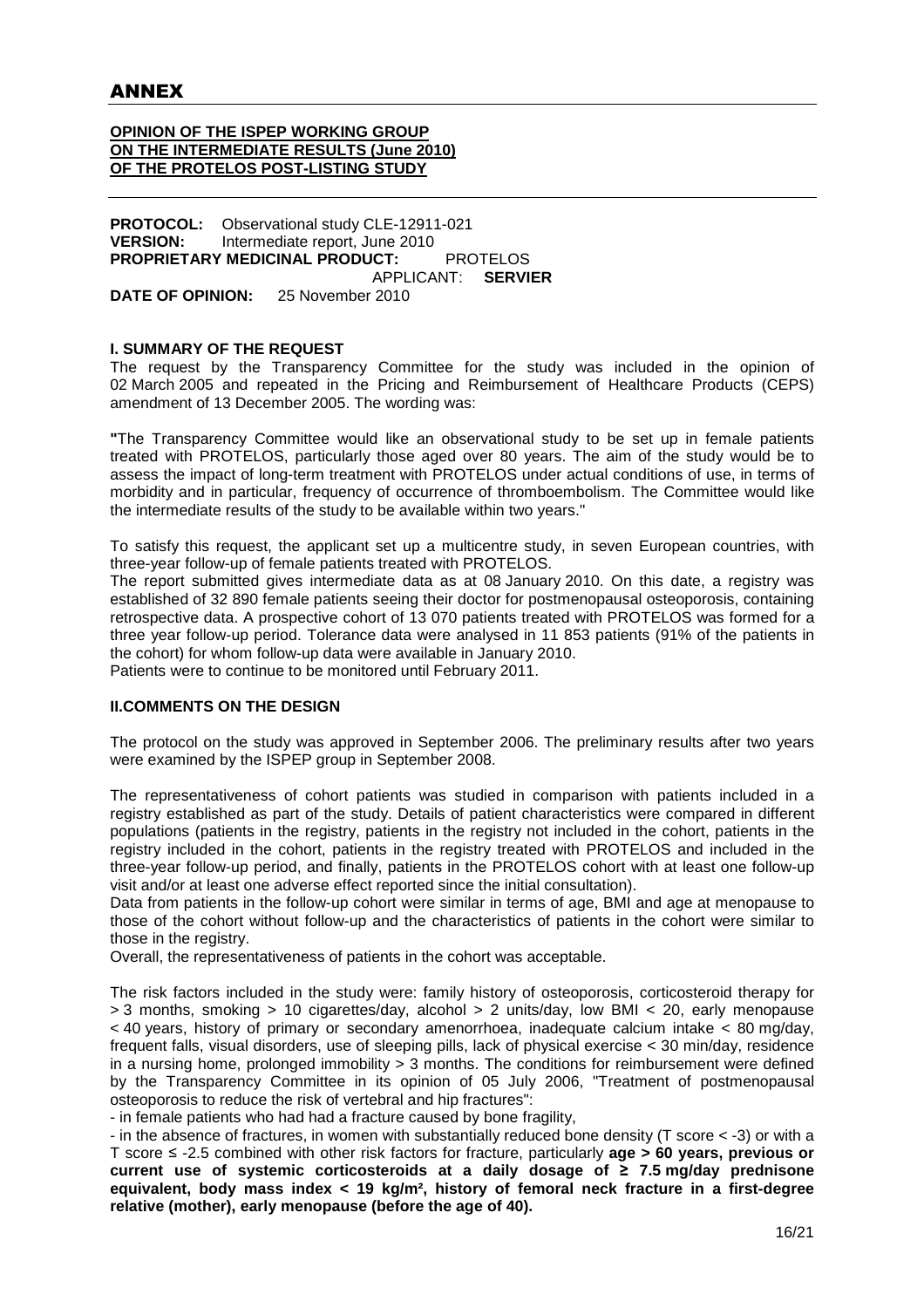The definition used for risk factors was therefore broader in the cohort study.

#### **III. RESULTS PRESENTED**

#### **Detailed report**

On 08 January 2010, 32 890 female patients were included in the initial visit registry and 13 070 were included in the cohort.

#### **Characteristics of DOCTORS**

Three thousand and eighty-one (3 081) of the 37 004 doctors contacted agreed to take part in the study (8.3%) and 1 117 satisfied the regulatory and technical conditions to allow them to open their site and connect to the e-CRF. Eight hundred and fifty-two (852) of these doctors included patients treated with PROTELOS in the cohort.

The countries which recruited the largest number of patients were Germany (35.7% of inclusions in the cohort), Spain (25.7%), France (16.8%) and Italy (16.2%).

### **CHARACTERISTICS OF PATIENTS**

Eleven thousand eight hundred and fifty-three (11 853; 90.7%) of the 13 070 women in the cohort had at least one follow-up visit and/or notification of a clinical event since the inclusion visit. Nearly half of these patients were followed up for between one and two years and more than a third were followed up for at least two years. Mean duration of follow-up after the initial visit was 20.6 months and mean duration of treatment was 17.1 months (i.e. 16 897 patient-years).

The mean age of patients in the cohort was 69 years (16.3% were aged 80 years or over), with a mean BMI of 25.6 (+/-4.3) kg/m2 and menopause at a mean age of 48 years.

In addition, 76.7% of patients had a medical history: most commonly arthritis (36.9%), arterial hypertension (29.8%) and dyslipidaemia (16%), and 2.3% had a history of deep vein thrombosis or pulmonary embolism.

Mean duration of osteoporosis in patients in the cohort was 3.1 years at the time of the initial visit.

Of the 13 070 patients in the cohort, 64.1% had a least one risk factor for osteoporosis and fractures (it should be pointed out that the definition used in this study for risk factors was very broad and exceeded the criteria used for reimbursement conditions for the medicine) and 45.3% had already had an osteoporotic fracture (30.1% a vertebral fracture, 22.2% a nonvertebral fracture).

More than half the patients (58.9%) were given calcium and/or vitamin D supplements.

Densitometry data were available for 37.5% of patients for lumbar score (median T score = -2.6 +/-0.86 SD) and for 35.3% for femoral score (median T score = -2.1 +/-0.86 SD).

During follow-up so far, 662 of the 11 853 patients in the follow-up cohort (5.6%) have had a new fracture, 206 (1.7%) having a vertebral fracture and 301 (2.5%) a nonvertebral fracture. Also during follow-up, 72 patients have had a hip fracture (femoral neck and pelvic bone), and 69.4% of these patients had a history of fracture at inclusion.

As at 08 January 2010, 27.9% of patients in the follow-up cohort had discontinued PROTELOS, 12.5% in the first six months of treatment (45.0% of treatment withdrawals), 19.2% in the first year (68.9% of treatment withdrawals), 7.2% in the second year (26.0% of treatment withdrawals) and 1.4% after two years (5.2% of treatment withdrawals).

Mean treatment duration between inclusion and withdrawal was 9 (+/-8) months with a median of 7 months, and the main reasons for discontinuing PROTELOS were patients being tired of the treatment (891 patients, 7.5%), adverse events (862 patients, 7.3%) and patient's request (633 patients, 5.3%).

At 12 months after the inclusion visit, 78% of patients were still taking their treatment; at 24 months, this figure was 69%.

In a study based on the Canadian Database of Osteoporosis and Osteopenia (Papaioannou, 2003), after one year 90.3% of patients were still taking etidronate, 77.6% were still taking alendronate and 80% were still taking hormone replacement therapy.

Compliance with treatment was measured by self-completed questionnaire at each follow-up visit (how often treatment had been forgotten during the month before the visit): approximately 10% of patients said that they had occasionally forgotten their treatment, about 25% had forgotten it rarely, and just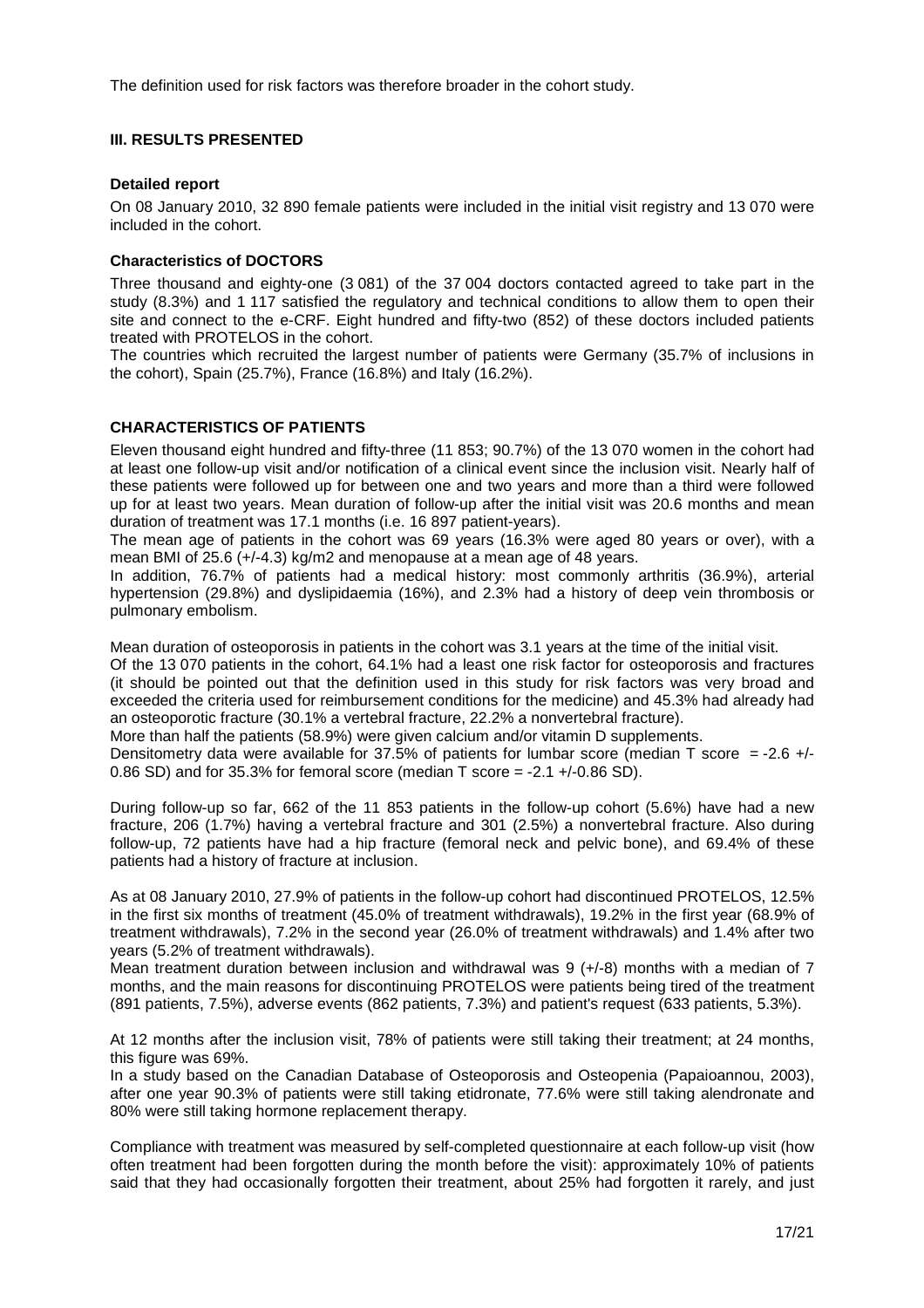under 60% (visits at 18 months or later), very rarely. The proportion of patients who said that they had often or very often forgotten their treatment ranged from 3.7% to 18.8%, depending on the period.

#### Adverse effects

Tolerance data were analysed for 11 853 patients for whom information had been collected since the initial visit (at a follow-up visit or on notification of an adverse event).

#### General data

At least one emergent adverse event was reported in 1 938 patients (16.4% of the follow-up cohort), mainly diarrhoea (201 patients, 1.7%), nausea (115 patients, 1.0%), falls (80 patients; 0.7%) and vomiting (72 patients, 0.6%).

The most frequently reported disorders (≥1%) were gastrointestinal disorders (698 patients, 5.9%), muscle, connective and bone tissue disorders (271 patients, 2.3%), nervous system disorders (240 patients, 2.0%), infections/infestations (191 patients, 1.6%), skin and subcutaneous tissue disorders (169 patients, 1.4%), cardiac disorders (129 patients, 1.1%) and vascular disorders (122 patients, 1.0%).

Since the start of the study, 147 patients (1.2%) have reported an adverse event which had led to death and a total of 211 patients died during follow-up (1.8%).

The main causes of death were:

- cardiac (47 patients, 0.4%): coronary disease (20 patients, 0.2%), particularly myocardial infarction (16 patients, 0.14%) and heart failure (17 patients, 0.1%)
- benign, malignant and unspecified tumours (75 patients, 0.6%): malignant and unspecified breast tumours (26 patients, 0.2% including 22 cases of breast cancer) and malignant and unspecified gastrointestinal tumours (21 patients, 0.2%)
- nervous system disorders (13 patients, 0.1%): stroke (6 patients, 0.05%)
- respiratory, chest and mediastinal (10 patients, 0.1%): pulmonary embolism (5 patients, 0.04%).

The investigator did not consider any of these deaths to be related to PROTELOS therapy.

During follow-up, 502 patients reported 649 serious adverse events, i.e. 4.24% of patients in the follow-up cohort. These events account for 22.0% of all emergent events.

Most common serious events  $(≥ 0.5%)$  were:

- cardiac disorders (93 patients, 0.8%): coronary disease (33 patients, 0.3%), particularly myocardial infarction (18 patients, 0.15%), heart failure (32 patients, 0.3%) and arrhythmia (22 patients, 0.2%)
- benign or malignant tumours (24 patients, 0.2%): breast tumours (26 patients, 0.2% including 22 breast cancers) and malignant and unspecified gastrointestinal tumours (21 patients, 0.2%)
- injuries, poisoning and convocations of surgery (70 patients, 0.6%), particularly falls (28 patients, 0.2%) and bone and joint injuries (34 patients, 0.3%)
- nervous system disorders (67 patients, 0.6%): stroke (21 patients, 0.2%).

In all, 796 patients (6.7% of the follow-up cohort) reported 958 adverse events which the investigator considered to be possibly treatment-related. These events accounted for 32.5% of all events (958 / 2 951).

The most common events concerned:

- gastrointestinal disorders (528 patients, 4.45%): diarrhoea (1.49%), nausea (0.90%), vomiting (0.52%)
- skin disorders (94 patients, 0.8%): allergic dermatitis (0.29%), pruritus (0.14%), allergic pruritus (0.13%)
- nervous system disorders (67 patients, 0.57%): headache (0.25%), amnesia (0.11%).

Eight of these disorders were considered to be serious: one ulcerative colitis, one haemorrhoids, two allergic dermatitis, one generalised rash, one disorder of consciousness, one amnesia and one vasovagal syncope.

And during follow-up, 775 patients reported 897 adverse events which led to treatment withdrawal. The type of disorders in question were similar to the events possibly related to PROTELOS therapy.

#### Venous thromboembolic events

Cohort data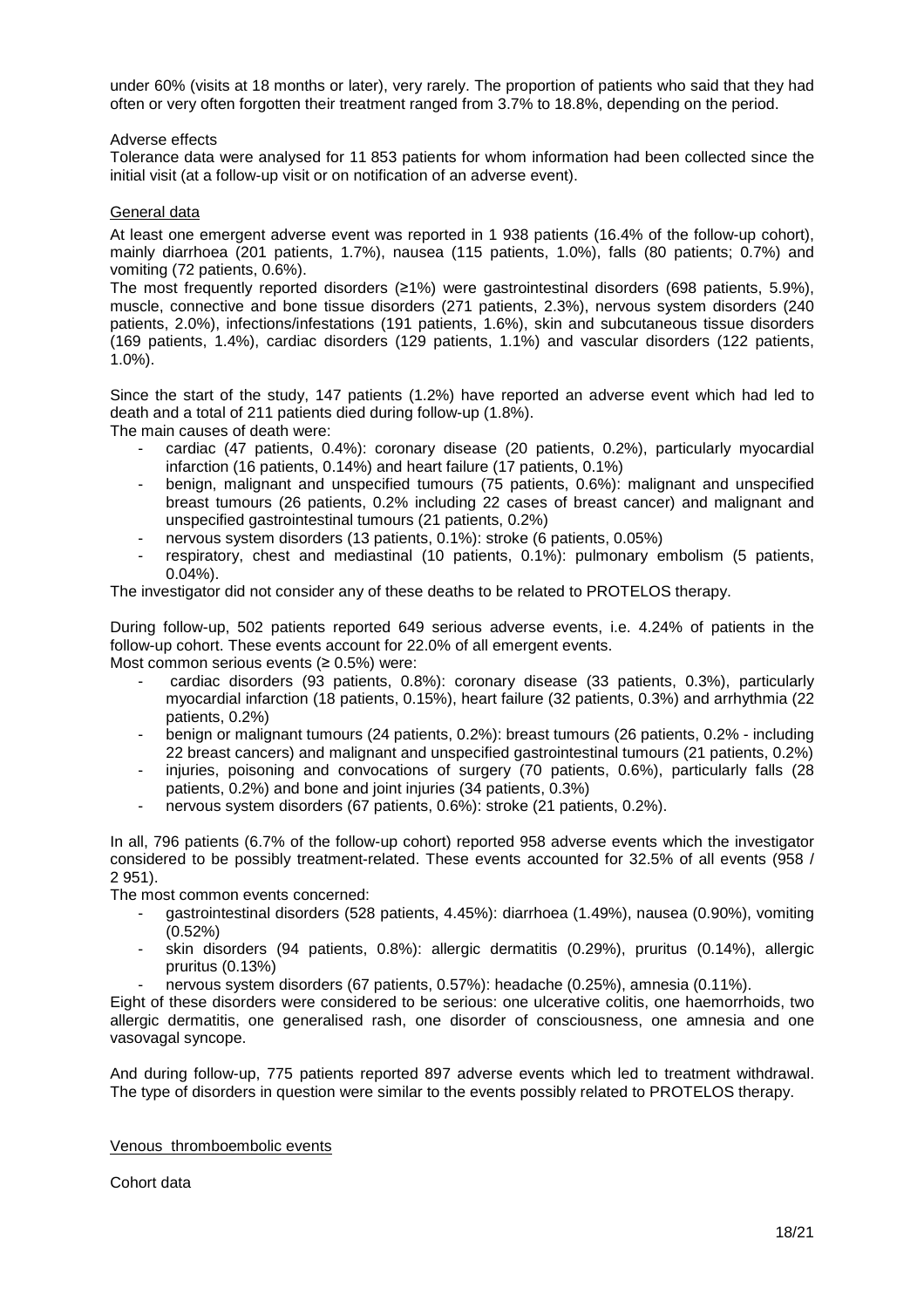In the follow-up cohort, 51 thromboembolisms were reported in 44 patients (0.37%): deep vein thrombosis (33 patients, 0.28%), pulmonary embolism (16 patients, 0.14%) which accounted for a third of thromboembolisms, and retinal vein occlusion (2 patients, 0.02%). Seven of these patients experienced pulmonary embolism combined with deep vein thrombosis.

Global incidence of these events was 2.5 [1.8; 3.3] per 1 000 patient-years.

The investigator considered that 15 (29.4%) of these events were possibly treatment-related: ten deep vein thromboses, four pulmonary embolisms including three combined with deep vein thrombosis, and one retinal vein occlusion.

Mean time to onset of these events was 371 days (+/-237), range 22-989 days, with a median time of 296 days.

Mean patient age at the time of these events was 76 years (+/- 5 years), range 64-86 years. Patients who had thromboembolic events were older than patients in the follow-up cohort (68.9 years +/- 10.3), with ten of them aged 80 years or over (incidence of thromboembolism for patients aged 80 years or over was 3.4 [1.63; 6.26] per 1 000 patient-years, 2.28 [1.58; 3.18] per 1 000 patient-years in patients aged under 80 years).

The main potential risk factors found were a previous history of VTE and/or thrombosis (ten patients) or prolonged immobilisation (eleven patients).

The outcome of these events was:

- recovery: 24 cases, 47.1%
- recovering: 13 cases, 25.5%
- not recovered: 4 cases, 7.8%
- recovered with sequelae: 3 cases (5.9%)
- death: 7 cases (13.7%)

Other epidemiological data on thromboembolic events

#### Overall Safety Set

l

OSS 2007 groups patients from both phase II trials and the five phase III trials carried out with PROTELOS 2 g versus placebo. This database includes a total of 7 572 patients, 3 803 of whom were treated with PROTELOS and 3 769 with placebo. Mean duration of exposure to treatment was just under three years.

In this database, the annual incidence of thromboembolic events was 7.9 per 1 000 patient-years in the PROTELOS group and 5.8 per 1 000 patient-years in the placebo group, with a difference between the two groups at the threshold of significance ( $OR = 1.37$  [0.99; 1.89],  $p = 0.057$ ).

#### General Practice Research Database

The study period was extended from 02 December 2004 (the date when PROTELOS was placed on the market in the United Kingdom) to 21 January 2008 (the date when data were extracted). The study was published (Bréart, 2009) in the journal 'Osteoporosis International'.

Three cohorts of women aged over 50 years formed from this cohort were followed up:

- reference cohort of non-osteoporotic women (115 009)
- a reference cohort of untreated osteoporotic women (11 546)
- cohorts of women who had taken PROTELOS (2 408) or alendronate (20 084).

The risk of venous thromboembolism (VTE) increased by approximately 40% (HR = 1.38  $[1.03]$ ; 1.86]<sup>12</sup>) in untreated osteoporotic women (annual incidence (AI) = 5.6 / 1 000 patient-years) compared with non-osteoporotic patients (AI = 3.2/1000 patient-years).

In comparison with untreated osteoporotic patients, there was no statistically significant increase in the risk of events for treated patients:

- for patients treated with PROTELOS, the annual incidence was 7.0 / 1 000 patient-years with a hazards ratio of 1.15  $[0.63; 2.10]$  (p = 0.656);
- for patients treated with alendronate, the annual incidence was = 7.2 / 1 000 patient-years with a hazards ratio of 1.10  $[0.81; 1.50]$  (p = 0.646);
- for untreated patients, the annual incidence was 5.6 / 1000 patient-years.

A further analysis was carried out with data collected on 04 January 2009 concerning 3 202 patients in the PROTELOS cohort, 27 780 patients treated with alendronate and 14 599 untreated osteoporotic women.

 $12$  By adjusting for age, history of thromboembolism, BMI and corticosteroids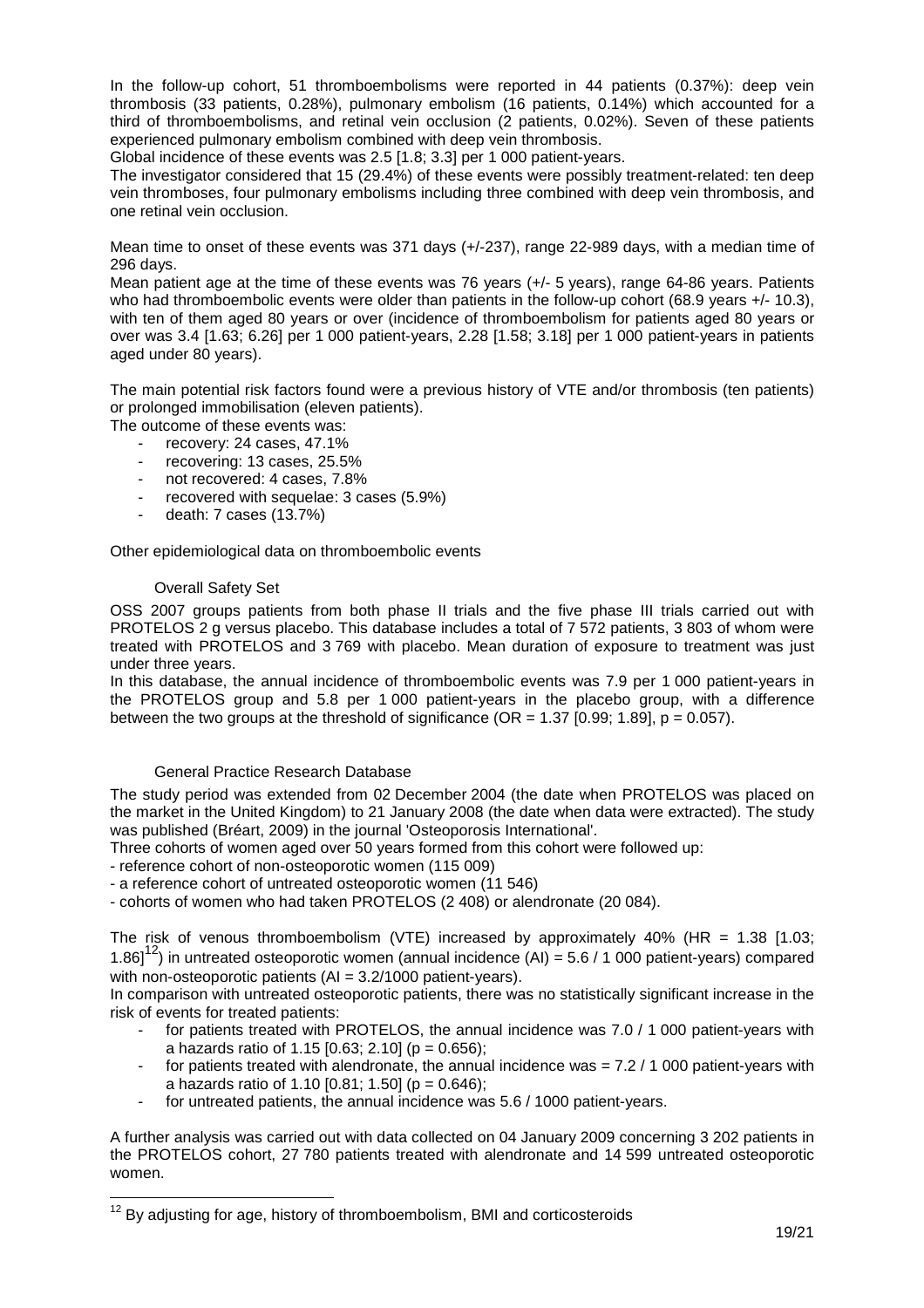The results of this further analysis, which supported the early results, were:

- for patients treated with PROTELOS, annual incidence was 8.3 / 1 000 patient-years with a hazards ratio of 0.96 [0.60; 1.52] ;
- for patients treated with alendronate, annual incidence was  $= 7.5 / 1000$  patient-years with a hazards ratio of 0.83 [0.65; 1.06];
- for untreated patients, annual incidence was 6.2 / 1000 patient-years.

#### Drug Safety Research Unit cohort

Patients were identified from UK National Health Service prescriptions, and prescribing doctors received a questionnaire a year after the first prescription, asking them to provide data on the patient's age, treatment duration and the main clinical events observed since the start of prescription. Cases of thromboembolism reported were subsequently the subject of a specific asessment.

Analysis of cases was limited to treatment-emergent events or those appearing within 30 days of treatment discontinuation.

The study began in December 2005 (12 months after prescription of PROTELOS) and was published (Osborn, 2010) in the journal 'Drug Safety'.

Questionnaires were sent for 23 832 patients with a response rate of 52.8%; 13.3% of these responses could not be used. The cohort analysed therefore consisted of 10 782 patients.

Forty-eight (48) thromboembolic events were reported for the first year of treatment (31 deep vein thromboses and 17 pulmonary embolisms) for an exposure of 7 697 patient-years. Annual incidence was 6.24 [4.60; 8.27] per 1 000 patient-years.

#### **Patients aged 80 years or over**

In the follow-up cohort, 1 948 (16.4%) of patients were aged 80 years or over. Ninety three percent (93.0%) were aged between 80 and 90 years, and 7% were aged 90 years or over.

Mean age at menopause was 49 years (+/-4.7 years). BMI at inclusion was 25.2 (+/-4.2) kg/m2 (data comparable with the whole follow-up cohort).

Of these patients, 69.4% had at least one risk factor for osteoporosis and fracture. This percentage was higher than for the whole cohort (63.6%). The three most common risk factors were lack of exercise (35%), frequent falls during the preceding year (24.6%) and inadequate calcium intake (20.7%).

In the follow-up cohort, 69.7% of patients aged 80 years or over had at least one fracture at inclusion; 48.9% fractures were vertebral and 35.5% nonvertebral.

Densitometry data were available for 27.6% (538/1948) of patients for femoral bone density and for 25.8% (503/1948) of patients for vertebral bone density. Mean femoral T-score at inclusion was -2.57 (+/-0.78) SD and lumbar T-score was -2.48 (+/-1.07) SD.

Of the patients aged 80 years or over, 4.2% had a history of thromboembolism (3.2% deep vein thrombosis and 1.5% pulmonary embolism).

Mean duration of their PROTELOS therapy after inclusion (17.1 +/- 9.8 months) was similar to that of all patients in the follow-up cohort.

Of the 1 948 patients aged 80 years or over, 416 (21.4%) reported 713 adverse events. These events accounted for 24.2% of all events reported (these patients representing 16.4% of all patients in the follow-up cohort).

During follow-up, 76 patients had a fatal adverse event. The main causes of death were cardiac disease (1.44%), particularly myocardial infarction (0.4%).

In addition, a further 30 patients died, bringing the number of deaths in patients aged 80 years or over to 106 (5.4%).

A total of eleven thromboembolic events occurred in ten of these patients, made up of six deep vein thromboses, four pulmonary embolisms and one retinal vein occlusion.

The incidence of these events was 3.4 [1.63; 6.26] per 1 000 patient-years. In the investigator's opinion, none of these cases was treatment-related.

The incidence of these events in patients aged under 80 years was 2.3 [1.58; 3.18] per 1 000 patientyears (40 events reported).

#### **French patients**

In France, 6 097 women were included in the registry (18.5% of all women in the registry) and 2 200 in the cohort (16.8% of all women in the cohort). A total of 1 958 women were followed up (89.0% in the French cohort).